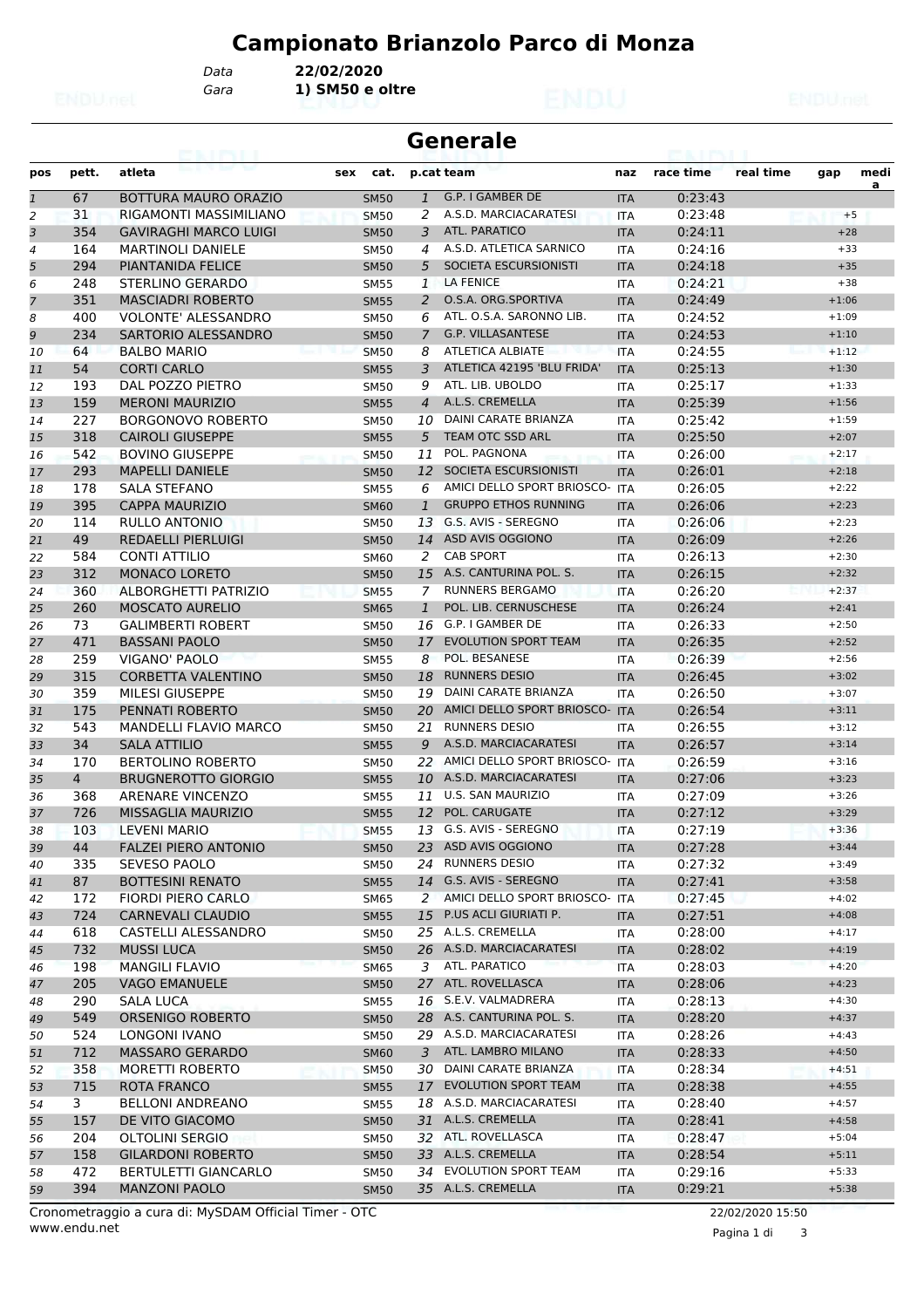| pos        | pett.          | atleta                                     | cat.<br>sex                |                | p.cat team                                         | naz               | race time          | real time | gap                | medi<br>a |
|------------|----------------|--------------------------------------------|----------------------------|----------------|----------------------------------------------------|-------------------|--------------------|-----------|--------------------|-----------|
| 60         | 367            | <b>SALA VALENTINO</b>                      | <b>SM55</b>                |                | 19 G.P. VILLASANTESE                               | <b>ITA</b>        | 0:29:33            |           | $+5:50$            |           |
| 61         | 109            | <b>MUNARON MARCO</b>                       | <b>SM50</b>                | 36             | G.S. AVIS - SEREGNO                                | <b>ITA</b>        | 0:29:35            |           | $+5:52$            |           |
| 62         | 347            | CALEGARI GIOVANNI PAOLO                    | <b>SM65</b>                | $\overline{4}$ | ROAD RUNNERS CLUB MILANO ITA                       |                   | 0:29:36            |           | $+5:53$            |           |
| 63         | 684            | <b>CORBETTA FABIO</b>                      | <b>SM50</b>                |                | 37 GRUPPO ETHOS RUNNING                            | <b>ITA</b>        | 0:29:37            |           | $+5:54$            |           |
| 64         | 311            | <b>BIFFI GIOVANNI CARLO</b>                | <b>SM70</b>                | 1              | O.S.A. ORG.SPORTIVA                                | <b>ITA</b>        | 0:29:38            |           | $+5:55$            |           |
| 65         | 30             | REDAELLI GIANCARLO                         | <b>SM50</b>                |                | 38 A.S.D. MARCIACARATESI                           | <b>ITA</b>        | 0:29:40            |           | $+5:57$            |           |
| 66         | 348            | <b>LOSA MAURIZIO</b>                       | <b>SM60</b>                | $\overline{4}$ | <b>RUNCARD</b>                                     | <b>ITA</b>        | 0:29:42            |           | $+5:59$            |           |
| 67         | 111            | PAGNIN LORENZO                             | <b>SM55</b>                | 20             | G.S. AVIS - SEREGNO                                | <b>ITA</b>        | 0:29:42            |           | $+5:59$            |           |
| 68         | 713            | <b>CAROLI GIANLUCA</b>                     | <b>SM50</b>                |                | 39 ATL. PARATICO                                   | <b>ITA</b>        | 0:29:42            |           | $+5:59$            |           |
| 69         | 353            | <b>FARAGUNA LUCIANO</b>                    | <b>SM70</b>                | 2              | ATL. PARATICO                                      | <b>ITA</b>        | 0:29:45            |           | $+6:02$            |           |
| 70         | 536            | <b>BERENGAN EMANUELE</b>                   | <b>SM50</b>                | 40             | <b>RUNNERS DESIO</b>                               | <b>ITA</b>        | 0:29:47            |           | $+6:04$            |           |
| 71         | 462            | SIRONI GIORGIO                             | <b>SM50</b>                | 41             | <b>ATLETICA MONZA</b>                              | <b>ITA</b>        | 0:29:48            |           | $+6:05$            |           |
| 72         | 481            | ORRERA DAVIDE AMERIGO<br><b>MARIA</b>      | <b>SM50</b>                |                | 42 G.P. I GAMBER DE                                | <b>ITA</b>        | 0:29:49            |           | $+6:06$            |           |
| 73         | 711            | <b>VALSECCHI FRANCO</b>                    | <b>SM60</b>                | 5              | ATL. AMBROSIANA                                    | <b>ITA</b>        | 0:29:51            |           | $+6:08$            |           |
| 74         | 163            | <b>RODI CARLO</b>                          | <b>SM65</b>                | 5              | A.S. CANTURINA POL. S.                             | <b>ITA</b>        | 0:29:54            |           | $+6:11$            |           |
| 75         | 272            | <b>CASTOLDI ROBERTO</b>                    | <b>SM50</b>                |                | 43 RUN CARD                                        | <b>ITA</b>        | 0:29:59            |           | $+6:16$            |           |
| 76         | 522            | <b>COLZANI MAURO</b>                       | <b>SM50</b>                |                | 44 A.S.D. MARCIACARATESI                           | <b>ITA</b>        | 0:30:00            |           | $+6:17$            |           |
| 77         | 42             | <b>BIFFI GIANPAOLO</b>                     | <b>SM50</b>                |                | 45 ASD AVIS OGGIONO                                | <b>ITA</b>        | 0:30:03            |           | $+6:19$            |           |
| 78         | 91             | CANTAVENERA VINCENZO                       | <b>SM50</b>                |                | 46 G.S. AVIS - SEREGNO                             | <b>ITA</b>        | 0:30:04            |           | $+6:21$            |           |
| 79         | 357            | <b>CHIARATO STEFANO</b>                    | <b>SM60</b>                | 6              | <b>LA FENICE</b>                                   | <b>ITA</b>        | 0:30:05            |           | $+6:22$            |           |
| 80         | 365            | <b>BERNARDO DAVIDE</b>                     | <b>SM55</b>                | 21             | <b>G.P. VILLASANTESE</b>                           | <b>ITA</b>        | 0:30:11            |           | $+6:28$            |           |
| 81         | 345            | <b>CASIRAGHI MARCO</b>                     | <b>SM50</b>                |                | 47 RUNNERS DESIO                                   | <b>ITA</b>        | 0:30:16            |           | $+6:33$            |           |
| 82         | 276            | <b>CATTANEO MAURIZIO</b>                   | <b>SM60</b>                | $\overline{7}$ | <b>RUNNERS BERGAMO</b>                             | <b>ITA</b>        | 0:30:23            |           | $+6:40$            |           |
| 83         | 106            | <b>MARIANI ROMEO</b>                       | <b>SM50</b>                | 48             | G.S. AVIS - SEREGNO                                | <b>ITA</b>        | 0:30:24            |           | $+6:41$            |           |
| 84         | 336            | <b>MOLENA MAURIZIO</b>                     | <b>SM50</b>                | 49             | <b>RUNNERS DESIO</b>                               | <b>ITA</b>        | 0:30:28            |           | $+6:45$            |           |
| 85         | 281            | <b>TEDDE GIOVANNI</b>                      | <b>SM55</b>                | 22             | <b>RUNNING SARONNO</b>                             | <b>ITA</b>        | 0:30:37            |           | $+6:54$            |           |
| 86         | 221            | <b>BERTANI FRANCESCO</b>                   | <b>SM55</b>                | 23             | <b>CARVICO SKYRUNNING</b>                          | <b>ITA</b>        | 0:30:37            |           | $+6:54$            |           |
| 87         | 736            | ROTELLI CLAUDIO                            | <b>SM50</b>                | 50             | DAINI CARATE BRIANZA                               | <b>ITA</b>        | 0:30:43            |           | $+7:00$            |           |
| 88         | 90             | <b>CAMPAGNOLA ANTONIO</b>                  | <b>SM60</b>                | 8              | G.S. AVIS - SEREGNO                                | <b>ITA</b>        | 0:30:44            |           | $+7:01$            |           |
| 89         | 733            | <b>BELLUSCHI DOMENICO</b>                  | <b>SM65</b>                | 6              | POL. DIMICA POTENTER                               | <b>ITA</b>        | 0:30:46            |           | $+7:03$            |           |
| 90         | 99             | <b>FUMAGALLI FILIPPO</b>                   | <b>SM55</b>                | 24             | G.S. AVIS - SEREGNO                                | <b>ITA</b>        | 0:30:50            |           | $+7:07$            |           |
| 91         | 174            | <b>MAMBRETTI MARCO</b>                     | SM50                       | 51             | AMICI DELLO SPORT BRIOSCO-                         | <b>ITA</b>        | 0:30:51            |           | $+7:08$            |           |
| 92         | 364            | <b>ROTTOLI ERNESTO</b>                     | <b>SM70</b>                | 3              | ATL. PRESEZZO                                      | <b>ITA</b>        | 0:30:58            |           | $+7:15$            |           |
| 93         | 101            | <b>GIOVINETTO GIUSEPPE</b>                 | <b>SM60</b>                | 9              | G.S. AVIS - SEREGNO                                | <b>ITA</b>        | 0:31:09            |           | $+7:26$            |           |
| 94         | 533            | <b>MARINO ALFIO</b>                        | <b>SM65</b>                | $\overline{7}$ | C.T.L. 3 ATLETICA                                  | <b>ITA</b>        | 0:31:25            |           | $+7:42$            |           |
| 95         | 322            | CATTANEO CARLO                             | SM65                       | 8              | C.T.L. 3 ATLETICA                                  | <b>ITA</b>        | 0:31:27            |           | $+7:44$            |           |
| 96         | 275            | <b>SCARUFFI PAOLO</b>                      | <b>SM60</b>                | 10             | <b>RUN CARD</b>                                    | <b>ITA</b>        | 0:31:28            |           | $+7:45$            |           |
| 97         | 20             | LA SELVA ANTONIO                           | <b>SM65</b>                | 9              | A.S.D. MARCIACARATESI                              | <b>ITA</b>        | 0:31:29            |           | $+7:45$            |           |
| 98         | 58             | <b>GIORDANO CARMINE</b>                    | SM55                       |                | 25 ATLETICA 42195 'BLU FRIDA'                      | <b>ITA</b>        | 0:31:29            |           | $+7:46$            |           |
| 99         | 74             | <b>LEOPIZZI MARIO</b>                      | <b>SM60</b>                |                | 11 G.P. I GAMBER DE                                | ITA               | 0:31:30            |           | $+7:47$            |           |
| 100        | 356            | <b>GALBIATI AMBROGIO</b>                   | <b>SM70</b>                | $\overline{4}$ | <b>G.P. VILLASANTESE</b>                           | <b>ITA</b>        | 0:31:35            |           | $+7:52$            |           |
| 101        | 96             | DELFINO PIETRO                             | <b>SM50</b>                | 52             | G.S. AVIS - SEREGNO                                | <b>ITA</b>        | 0:31:40            |           | $+7:57$            |           |
| 102<br>103 | 591<br>296     | DE FRANCESCO STELLARIO<br>CITTERIO MASSIMO | <b>SM55</b><br><b>SM55</b> |                | 26 G.S. AVIS - SEREGNO<br>27 SPORT E BENESSERE ASD | <b>ITA</b><br>ITA | 0:31:49<br>0:31:50 |           | $+8:05$<br>$+8:07$ |           |
|            |                | <b>GIOVANNI</b>                            |                            |                |                                                    |                   |                    |           |                    |           |
| 104        | 265            | POZZONI IADER                              | <b>SM50</b>                |                | 53 POLISPORTIVA CRAL BPB A.S.                      | <b>ITA</b>        | 0:31:51            |           | $+8:08$            |           |
| 105        | 271            | <b>VALVASSORI MARCO</b>                    | SM60                       | 12             | ROAD RUNNERS CLUB MILANO ITA                       |                   | 0:31:52            |           | $+8:09$            |           |
| 106        | 47             | PANZERI MAURIZIO                           | <b>SM55</b>                |                | 28 ASD AVIS OGGIONO                                | <b>ITA</b>        | 0:31:54            |           | $+8:11$            |           |
| 107        | 314            | PARLANTI MASSIMO                           | <b>SM60</b>                |                | 13 RUNNERS DESIO                                   | ITA               | 0:31:56            |           | $+8:13$            |           |
| 108        | 665            | ZURZOLO MASSIMO                            | <b>SM50</b>                |                | 54 G.S. AVIS - SEREGNO                             | <b>ITA</b>        | 0:32:04            |           | $+8:21$            |           |
| 109        | 253            | MELLERA FABRIZIO                           | <b>SM60</b>                |                | 14 O.S.A. ORG.SPORTIVA                             | ITA               | 0:32:10            |           | $+8:27$            |           |
| 110        | 23             | <b>MAURI GIUSEPPE</b>                      | <b>SM65</b>                |                | 10 A.S.D. MARCIACARATESI                           | <b>ITA</b>        | 0:32:13            |           | $+8:30$            |           |
| 111        | 392            | <b>BORRACCINO MICHELE</b>                  | SM65                       |                | 11 G.S. SAN DAMIANESE                              | ITA               | 0:32:19            |           | $+8:36$            |           |
| 112        | 5 <sub>1</sub> | <b>BRUNATI ALDO</b>                        | <b>SM55</b>                |                | 29 A.S.D. MARCIACARATESI                           | <b>ITA</b>        | 0:32:24            |           | $+8:41$            |           |
| 113        | 393            | <b>MARZORATI FAUSTO</b>                    | SM60                       |                | 15 A.L.S. CREMELLA                                 | ITA               | 0:32:24            |           | $+8:41$            |           |
| 114        | 210            | CAZZANIGA SILVANO                          | <b>SM70</b>                |                | 5 ATLETICA INTESA                                  | <b>ITA</b>        | 0:32:30            |           | $+8:47$            |           |
| 115        | 731            | CITTO LUCIANO                              | <b>SM55</b>                |                | 30 TEAM OTC SSD ARL                                | ITA               | 0:32:34            |           | $+8:51$            |           |
| 116        | 278            | LONGHI FLORIANO                            | <b>SM65</b>                |                | 12 RUNNERS BERGAMO                                 | <b>ITA</b>        | 0:32:37            |           | $+8:54$            |           |
| 117        | 531            | MILANI GIUSEPPE                            | <b>SM60</b>                |                | 16 FG. ATL. FALEGNAMERIA                           | ITA               | 0:32:43            |           | $+9:00$            |           |
| 118        | 646            | <b>MOTTI MASSIMO</b>                       | <b>SM55</b>                |                | 31 A.S.D. MARCIACARATESI                           | <b>ITA</b>        | 0:32:45            |           | $+9:02$            |           |
| 119        | 279            | PANZERI DANIELE                            | SM65                       |                | 13 RUNNERS BERGAMO                                 | ITA               | 0:32:54            |           | $+9:11$            |           |
| 120        | 50             | <b>VALSECCHI GIUSEPPE</b>                  | <b>SM55</b>                |                | 32 ASD AVIS OGGIONO                                | <b>ITA</b>        | 0:33:02            |           | $+9:19$            |           |
| 121        | 70             | CASTAGNOLO ALFREDO                         | <b>SM55</b>                |                | 33 G.P. I GAMBER DE                                | ITA               | 0:33:11            |           | $+9:28$            |           |
| 122        | 374            | <b>FESTA STEFANO</b>                       | <b>SM50</b>                |                | 55 RUNNERS DESIO                                   | <b>ITA</b>        | 0:33:19            |           | $+9:36$            |           |

Pagina 2 di 3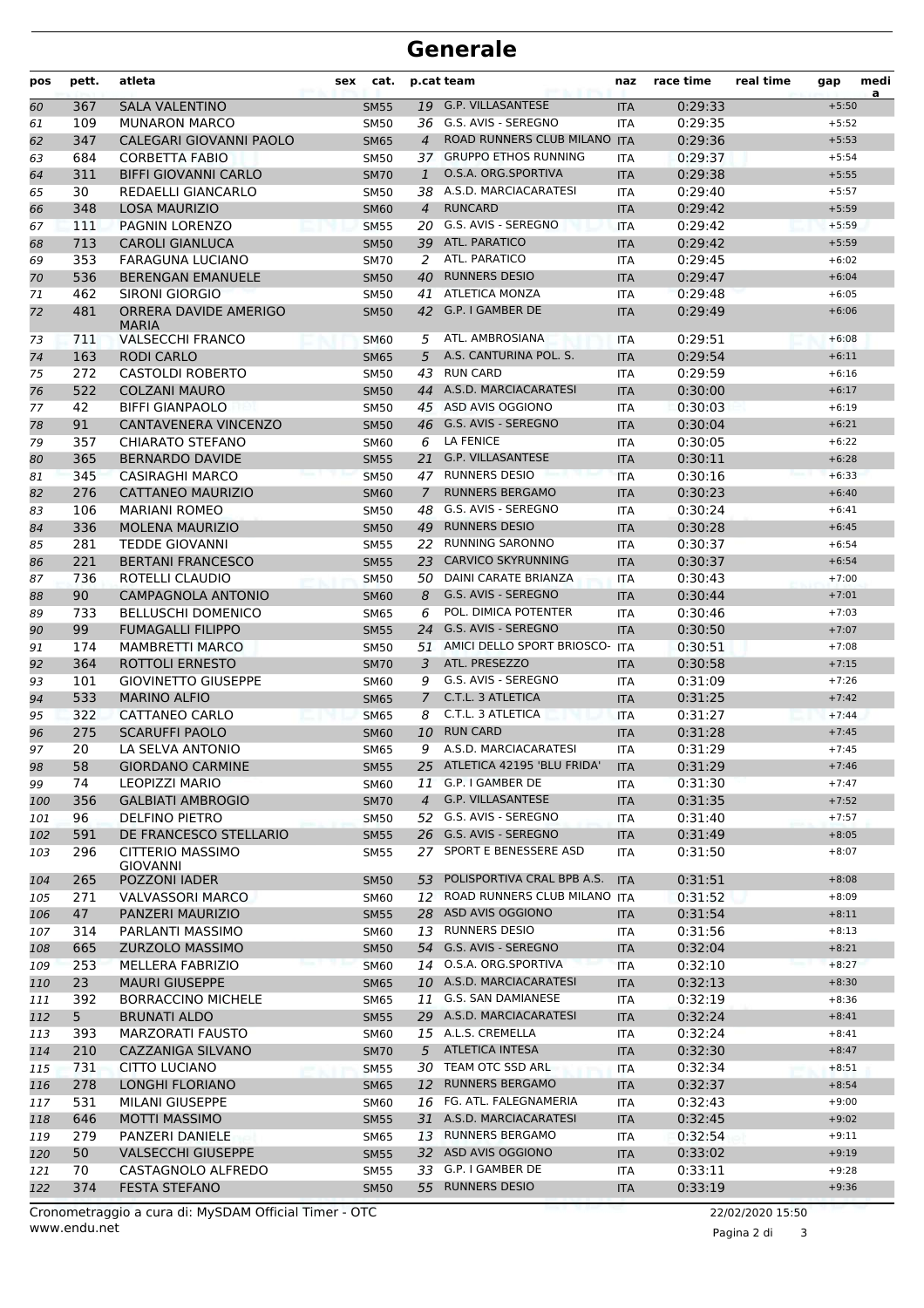| pos | pett. | atleta                                   | sex | cat.        |                | p.cat team                   | naz        | race time | real time | gap      | medi<br>a |
|-----|-------|------------------------------------------|-----|-------------|----------------|------------------------------|------------|-----------|-----------|----------|-----------|
| 123 | 735   | <b>LEONE PASOUALE</b>                    |     | <b>SM65</b> | 14             | LA MICHETTA                  | <b>ITA</b> | 0:33:20   |           | $+9:37$  |           |
| 124 | 725   | <b>GHISLENI GABRIELE</b>                 |     | <b>SM55</b> |                | 34 P.US ACLI GIURIATI P.     | <b>ITA</b> | 0:33:36   |           | $+9:53$  |           |
| 125 | 701   | <b>BARBAFIERA CARLO</b>                  |     | <b>SM50</b> | 56             | ASD TAPASCIONE RUNNING       | <b>ITA</b> | 0:33:38   |           | $+9:55$  |           |
| 126 | 708   | <b>ROMANO MICHELE</b>                    |     | <b>SM50</b> | 57             | ASD TAPASCIONE RUNNING       | <b>ITA</b> | 0:33:42   |           | $+9:58$  |           |
| 127 | 369   | <b>MARCHI MARCO</b>                      |     | <b>SM65</b> | 15             | <b>EUROATLETICA 2002</b>     | <b>ITA</b> | 0:33:49   |           | $+10:06$ |           |
| 128 | 17    | <b>GALOTTA GIUSEPPE</b>                  |     | <b>SM60</b> |                | 17 A.S.D. MARCIACARATESI     | <b>ITA</b> | 0:34:00   |           | $+10:17$ |           |
| 129 | 707   | RAZZINI MASSIMILIANO                     |     | <b>SM50</b> |                | 58 ASD TAPASCIONE RUNNING    | <b>ITA</b> | 0:34:12   |           | $+10:29$ |           |
| 130 | 384   | <b>GALLI EZIO</b>                        |     | <b>SM50</b> | 59             | TEAM OTC SSD ARL             | <b>ITA</b> | 0:34:25   |           | $+10:42$ |           |
| 131 | 344   | <b>CORBETTA EUGENIO</b>                  |     | <b>SM50</b> | 60             | <b>RUNNERS DESIO</b>         | <b>ITA</b> | 0:34:27   |           | $+10:44$ |           |
| 132 | 339   | SALMASO MASSIMO                          |     | <b>SM55</b> | 35             | <b>RUNNERS DESIO</b>         | <b>ITA</b> | 0:34:30   |           | $+10:47$ |           |
| 133 | 341   | <b>CIAVARELLA DOMENICO</b>               |     | <b>SM50</b> | 61             | <b>RUNNERS DESIO</b>         | <b>ITA</b> | 0:34:30   |           | $+10:47$ |           |
| 134 | 541   | <b>SASSO PIERMARIO</b>                   |     | <b>SM70</b> | 6              | ROAD RUNNERS CLUB MILANO ITA |            | 0:34:31   |           | $+10:48$ |           |
| 135 | 85    | <b>BILARDO COSIMO ALBERTO</b>            |     | <b>SM50</b> | 62.            | G.S. AVIS - SEREGNO          | <b>ITA</b> | 0:34:54   |           | $+11:11$ |           |
| 136 | 166   | <b>REDAELLI VIRGINIO</b>                 |     | <b>SM65</b> |                | 16 A.S.D. MARCIACARATESI     | <b>ITA</b> | 0:35:05   |           | $+11:22$ |           |
| 137 | 110   | <b>MUSCI SERGIO</b>                      |     | <b>SM65</b> | 17             | G.S. AVIS - SEREGNO          | <b>ITA</b> | 0:35:11   |           | $+11:28$ |           |
| 138 | 319   | PIGNATELLI ENZO                          |     | <b>SM65</b> | 18             | <b>RUNCARD</b>               | <b>ITA</b> | 0:35:34   |           | $+11:51$ |           |
| 139 | 375   | <b>D'AURIA NICOLINO</b>                  |     | <b>SM60</b> | 18             | A.S.D. MARCIACARATESI        | <b>ITA</b> | 0:36:09   |           | $+12:26$ |           |
| 140 | 171   | <b>FERRERI DOMENICO</b>                  |     | SM65        | 19             | AMICI DELLO SPORT BRIOSCO-   | <b>ITA</b> | 0:36:22   |           | $+12:39$ |           |
| 141 | 342   | PATANE' SALVATORE                        |     | <b>SM70</b> | $\overline{7}$ | <b>RUNNERS DESIO</b>         | <b>ITA</b> | 0:37:00   |           | $+13:17$ |           |
| 142 | 89    | <b>BUCCI ENZO</b>                        |     | <b>SM50</b> | 63             | G.S. AVIS - SEREGNO          | <b>ITA</b> | 0:37:03   |           | $+13:20$ |           |
| 143 | 738   | <b>MUSSI CARLO</b>                       |     | <b>SM50</b> | 64             | <b>RUNNERS DESIO</b>         | <b>ITA</b> | 0:37:06   |           | $+13:23$ |           |
| 144 | 211   | PECORI MASSIMO                           |     | <b>SM65</b> | 20             | ATLETICA INTESA              | <b>ITA</b> | 0:37:30   |           | $+13:47$ |           |
| 145 | 592   | <b>SALA STEFANO</b>                      |     | <b>SM55</b> | 36             | G.S. AVIS - SEREGNO          | <b>ITA</b> | 0:38:43   |           | $+15:00$ |           |
| 146 | 97    | <b>FACCINI FRANCESCO</b>                 |     | SM60        | 19             | G.S. AVIS - SEREGNO          | <b>ITA</b> | 0:39:05   |           | $+15:22$ |           |
| 147 | 389   | <b>MORACCI GUERRINO</b>                  |     | <b>SM70</b> | 8              | <b>ATLETICA INTESA</b>       | <b>ITA</b> | 0:40:17   |           | $+16:34$ |           |
| 148 | 366   | <b>MEREGALLI FRANCESCO</b>               |     | <b>SM55</b> |                | 37 G.P. VILLASANTESE         | <b>ITA</b> | 0:40:40   |           | $+16:57$ |           |
| 149 | 388   | <b>INZERILLO GIOVANNI</b>                |     | <b>SM70</b> | 9              | <b>ATLETICA INTESA</b>       | <b>ITA</b> | 0:40:53   |           | $+17:10$ |           |
| 150 | 663   | <b>GRASSI GIANLUCA</b><br><b>MASSIMO</b> |     | <b>SM55</b> | 38             | G.S. AVIS - SEREGNO          | <b>ITA</b> | 0:41:27   |           | $+17:44$ |           |
| 151 | 718   | <b>ABBATE ROSARIO</b>                    |     | <b>SM60</b> |                | 20 G.S. AVIS - SEREGNO       | <b>ITA</b> | 0:41:27   |           | $+17:44$ |           |
| 152 | 688   | <b>FERRARI GINO</b>                      |     | <b>SM70</b> |                | 10 ATLETICA INTESA           | <b>ITA</b> | 0:47:20   |           | $+23:37$ |           |
| 153 | 212   | <b>RIBOLDI PAOLO</b>                     |     | <b>SM60</b> |                | 21 ATLETICA INTESA           | <b>ITA</b> | 0:48:04   |           | $+24:21$ |           |
|     |       |                                          |     |             |                |                              |            |           |           |          |           |

|             | apamatraggio a cura di: MyCDAM Official Timor. OTC |             |                | ENDIJ       | 2202222222522             | <b>CMALL</b> |
|-------------|----------------------------------------------------|-------------|----------------|-------------|---------------------------|--------------|
|             | <b>ENDUnet</b>                                     |             | ENDU           |             | ENDUmet                   |              |
| ENDU        |                                                    | <b>ENDU</b> |                | <b>ENDU</b> |                           | <b>ENDU</b>  |
|             | <b>ENDU</b>                                        |             | ENDU           |             | ENDU                      |              |
| ENDU        |                                                    | <b>ENDU</b> |                | <b>ENDU</b> |                           | <b>ENDU</b>  |
|             | <b>ENDU</b>                                        |             | <b>ENDUnet</b> |             | <b>ENDU</b>               |              |
| <b>ENDU</b> |                                                    | <b>ENDU</b> |                | <b>ENDU</b> |                           | <b>ENDU</b>  |
|             | <b>ENDU<sub>met</sub></b>                          |             | <b>ENDU</b>    |             | <b>ENDU<sub>DEL</sub></b> |              |
| <b>ENDU</b> |                                                    | <b>ENDU</b> |                | <b>ENDU</b> |                           | <b>ENDU</b>  |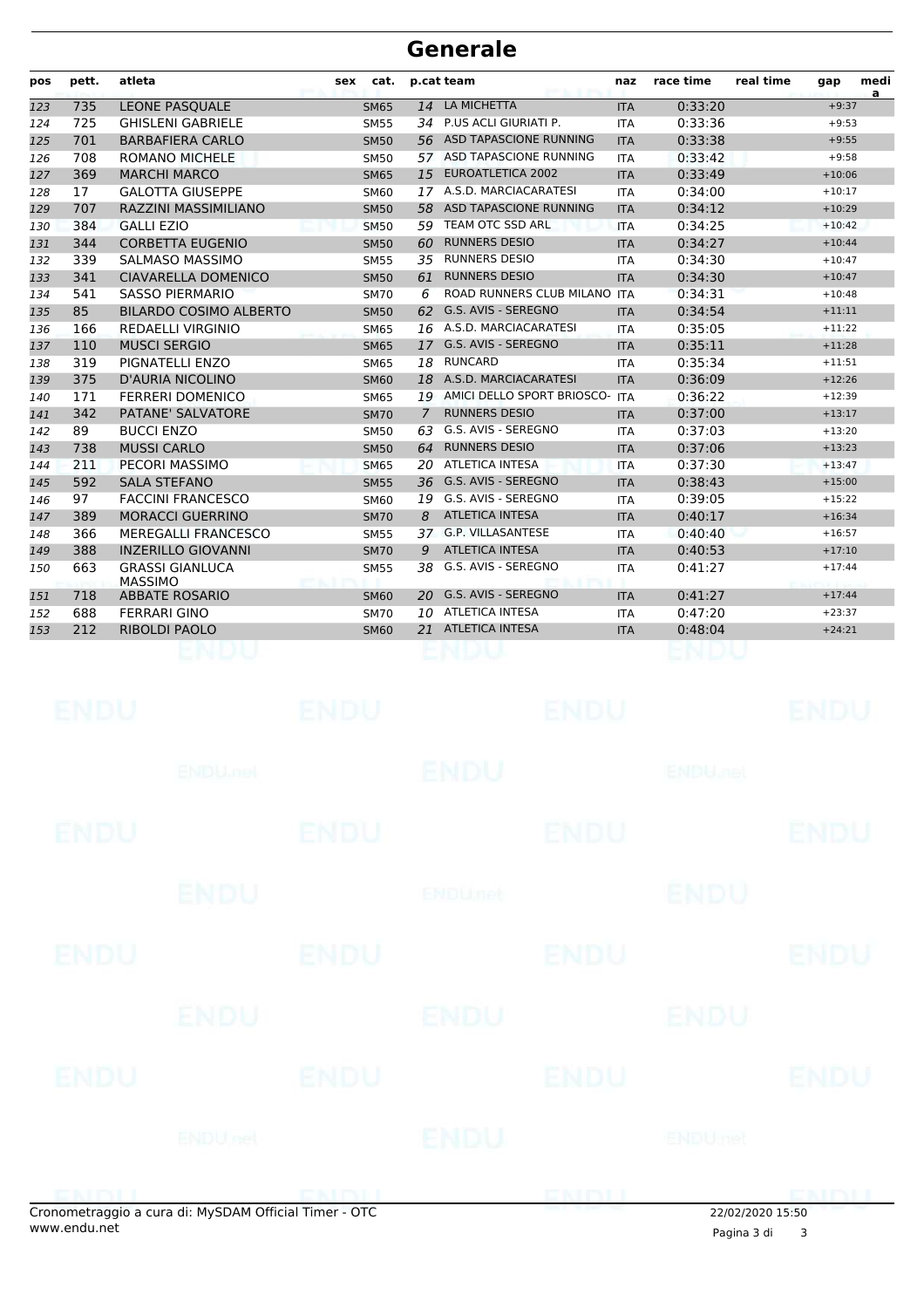*Gara* **2) Esordienti 2013/2014** *Data* **22/02/2020**

|                | <b>Generale</b><br><b>CONTRACTOR</b> |                                                |             |                |                         |  |            |                      |           |       |           |  |  |  |
|----------------|--------------------------------------|------------------------------------------------|-------------|----------------|-------------------------|--|------------|----------------------|-----------|-------|-----------|--|--|--|
| pos            | pett.                                | atleta                                         | cat.<br>sex |                | p.cat team              |  | naz        | race time            | real time | gap   | medi<br>a |  |  |  |
| $\mathbf{1}$   | 1354                                 | <b>SCOTTI CHIARA</b>                           | EF-13/14    |                | U.S. ATL. VEDANO        |  | <b>ITA</b> | 0:01:17              |           |       |           |  |  |  |
| 2              | 1351                                 | <b>CAMPACI EDOARDO</b>                         | EM-13/14    |                | U.S. ATL. VEDANO        |  | <b>ITA</b> | 0:01:17              |           | $+1$  |           |  |  |  |
| 3              | 1357                                 | <b>CASIRAGHI PIETRO</b>                        | EM-13/14    | $\mathcal{P}$  | U.S. ATL. VEDANO        |  | <b>ITA</b> | 0:01:18              |           | $+2$  |           |  |  |  |
| 4              | 1198                                 | TARAMELLI LEONARDO                             | EM-13/14    | 3              | <b>ATLETICA ALBIATE</b> |  | <b>ITA</b> | 0:01:21              |           | $+4$  |           |  |  |  |
| 5              | 1155                                 | PARRAVICINI TOMMASO                            | EM-13/14    | 4              | <b>ATLETICA ALBIATE</b> |  | <b>ITA</b> | 0:01:21              |           | $+4$  |           |  |  |  |
| 6              | 1152                                 | ANOARDO MATTEO                                 | EM-13/14    | 5              | <b>ATLETICA ALBIATE</b> |  | <b>ITA</b> | 0:01:23              |           | $+7$  |           |  |  |  |
| $\overline{7}$ | 1353                                 | SPINELLI VALENTINA                             | EF-13/14    | 2              | U.S. ATL. VEDANO        |  | <b>ITA</b> | 0:01:25              |           | $+9$  |           |  |  |  |
| 8              | 1356                                 | LIOI ANDREA                                    | EM-13/14    | 6              | U.S. ATL. VEDANO        |  | <b>ITA</b> | 0:01:28              |           | $+11$ |           |  |  |  |
| 9              | 1154                                 | <b>GENTILUOMO MATTEO</b>                       | EM-13/14    |                | <b>ATLETICA ALBIATE</b> |  | <b>ITA</b> | 0:01:31              |           | $+15$ |           |  |  |  |
| 10             | 1355                                 | <b>GIULIANI MARGHERITA</b>                     | EF-13/14    | 3              | U.S. ATL. VEDANO        |  | <b>ITA</b> | 0:01:33              |           | $+16$ |           |  |  |  |
| 11             | 1157                                 | <b>SALVADERI NICOLE</b>                        | EF-13/14    | $\overline{A}$ | <b>ATLETICA ALBIATE</b> |  | <b>ITA</b> | 0:01:37              |           | $+20$ |           |  |  |  |
| 12             | 1358                                 | <b>MEREGALLI LUNA</b>                          | EF-13/14    | 5.             | U.S. ATL. VEDANO        |  | <b>ITA</b> | 0:01:42              |           | $+26$ |           |  |  |  |
| 13             | 1158                                 | <b>MARCONATO DAVIDE</b>                        | EM-13/14    | 8              | <b>ATLETICA ALBIATE</b> |  | <b>ITA</b> | 0:01:45              |           | $+28$ |           |  |  |  |
| 14             | 1361                                 | MONTRASIO SIMONE                               | EM-13/14    | 9              | U.S. ATL. VEDANO        |  | <b>ITA</b> | 0:01:45              |           | $+29$ |           |  |  |  |
| 15             | 1359                                 | THANAWEERA ARACHCHIGE<br><b>SANDUL STEFANO</b> | EM-13/14    | 10             | U.S. ATL. VEDANO        |  | <b>ITA</b> | 0:01:52              |           | $+36$ |           |  |  |  |
| 16             | 1352                                 | <b>FARNELLI NICOLA</b>                         | EM-13/14    | 11             | U.S. ATL. VEDANO        |  | <b>ITA</b> | 0:01:53              |           | $+37$ |           |  |  |  |
| 17             | 1350                                 | <b>RIA GIOSUE' FRIEDRICH</b>                   | EM-13/14    | 12             | U.S. ATL. VEDANO        |  | <b>ITA</b> | 0:01:56              |           | $+39$ |           |  |  |  |
| 18             | 1320                                 | <b>BORDIN TOBIA</b>                            | EM-13/14    | 13             | <b>ATLETICA MONZA</b>   |  | <b>ITA</b> | 0:02:06              |           | $+50$ |           |  |  |  |
|                |                                      | <b>CONTRACTOR</b>                              |             |                | <b>PAGE ANTIQUE</b>     |  |            | <b>PERSONAL BURG</b> |           |       |           |  |  |  |

| <b>ENDUMet</b> |                                                    | <b>ENDU</b> |                | ENDU          |                           | <b>ENDUnet</b> |
|----------------|----------------------------------------------------|-------------|----------------|---------------|---------------------------|----------------|
|                | <b>ENDU</b>                                        |             | <b>ENDU</b>    |               | <b>ENDU</b>               |                |
| ENDU           |                                                    | <b>ENDU</b> |                | ENDU          |                           | ENDU           |
|                | <b>ENDU<sub>met</sub></b>                          |             | <b>ENDU</b>    |               | <b>ENDU<sub>DEL</sub></b> |                |
| <b>ENDU</b>    |                                                    | <b>ENDU</b> |                | <b>ENDU</b>   |                           | <b>ENDU</b>    |
|                | <b>ENDU</b>                                        |             | <b>ENDUnet</b> |               | <b>ENDU</b>               |                |
| ENDU           |                                                    | <b>ENDU</b> |                | <b>ENDU</b>   |                           | <b>ENDU</b>    |
|                | ENDU                                               |             | ENDU           |               | ENDU                      |                |
| <b>ENDU</b>    |                                                    | <b>ENDU</b> |                | <b>ENDU</b>   |                           | <b>ENDU</b>    |
|                | <b>ENDUnet</b>                                     |             | ENDU           |               | <b>ENDUmet</b>            |                |
|                | anomatraggio a cura di: MySDAM Official Timor. OTC |             |                | <b>ENTSIT</b> | $22/02/2020$ 15.50        |                |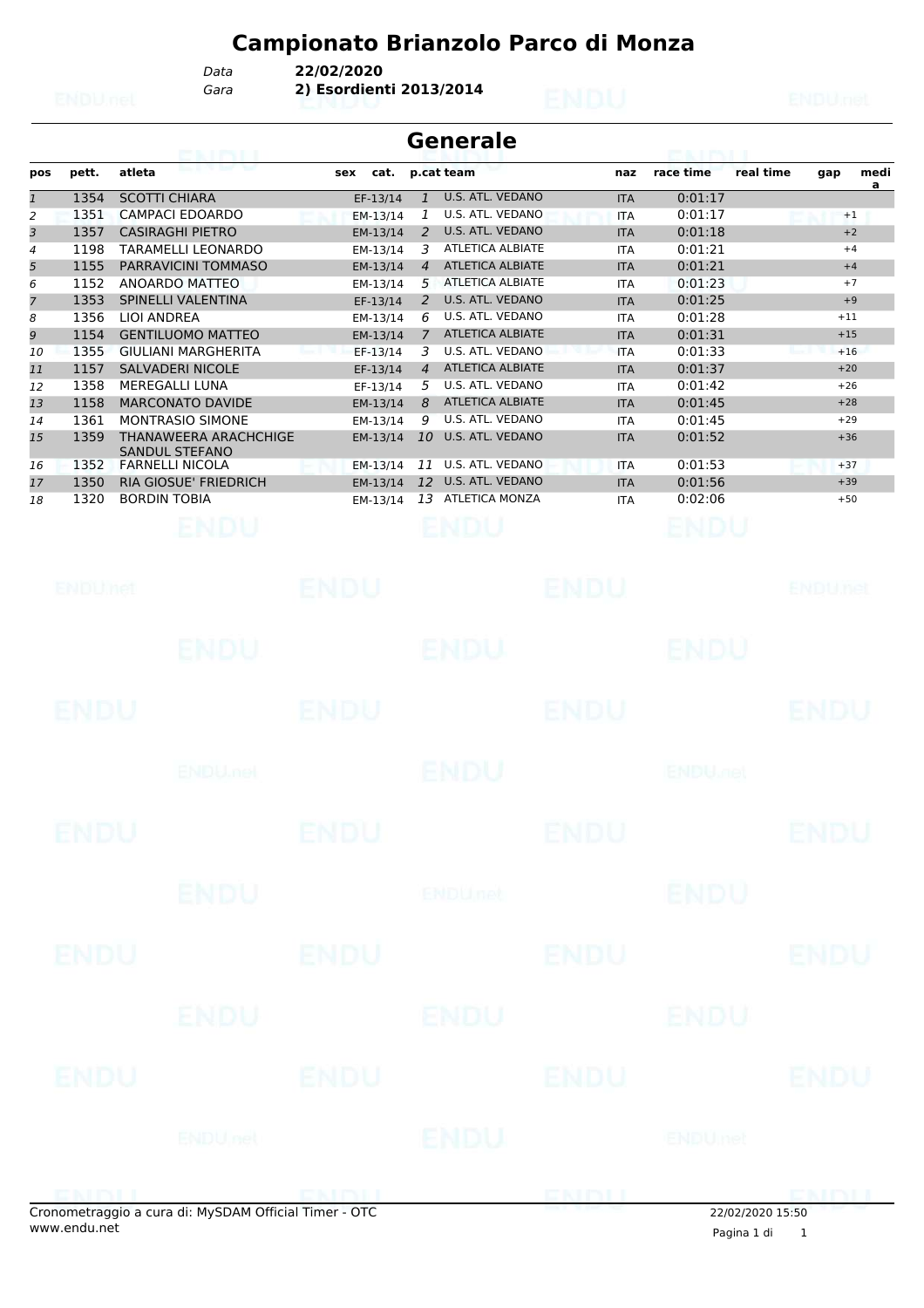*Gara* **3) Esordienti 2011/2012** *Data* **22/02/2020**

|              | Generale |                                       |     |          |                |                             |            |           |           |         |           |  |  |
|--------------|----------|---------------------------------------|-----|----------|----------------|-----------------------------|------------|-----------|-----------|---------|-----------|--|--|
| pos          | pett.    | atleta                                | sex | cat.     |                | p.cat team                  | naz        | race time | real time | gap     | medi<br>a |  |  |
| $\mathbf{1}$ | 1319     | <b>ANNONI GAIA</b>                    |     | EF-11/12 | $\mathbf{1}$   | <b>ATLETICA MONZA</b>       | <b>ITA</b> | 0:01:24   |           |         |           |  |  |
| 2            | 1174     | <b>CASADIO MATTEO</b>                 |     | EM-11/12 | 1              | <b>ATLETICA MONZA</b>       | <b>ITA</b> | 0:01:31   |           | $+7$    |           |  |  |
| 3            | 1175     | <b>MAIOCCHI ALESSANDRO</b>            |     | EM-11/12 | $\mathcal{P}$  | <b>ATLETICA MONZA</b>       | <b>ITA</b> | 0:01:32   |           | $+8$    |           |  |  |
| 4            | 1306     | <b>NESSI FEDERICO</b>                 |     | EM-11/12 | 3              | <b>ASD STELLA ALPINA</b>    | <b>ITA</b> | 0:01:32   |           | $+9$    |           |  |  |
| 5            | 1033     | <b>DELLI SANTI ANDREA</b>             |     | EM-11/12 | $\overline{4}$ | <b>ATLETICA ALBIATE</b>     | <b>ITA</b> | 0:01:33   |           | $+9$    |           |  |  |
| 6            | 1051     | <b>GARLATI ADELE</b>                  |     | EF-11/12 | $\mathcal{L}$  | <b>DAINI CARATE BRIANZA</b> | <b>ITA</b> | 0:01:35   |           | $+11$   |           |  |  |
| 7            | 1030     | <b>MAZZONI MATTIA</b>                 |     | EM-11/12 | 5              | <b>ATLETICA ALBIATE</b>     | <b>ITA</b> | 0:01:37   |           | $+13$   |           |  |  |
| 8            | 1027     | <b>DOSOLI PAOLO</b>                   |     | EM-11/12 | 6              | <b>ATLETICA ALBIATE</b>     | <b>ITA</b> | 0:01:38   |           | $+14$   |           |  |  |
| 9            | 1029     | <b>MAGGI FRANCESCO</b>                |     | EM-11/12 | 7              | <b>ATLETICA ALBIATE</b>     | <b>ITA</b> | 0:01:38   |           | $+15$   |           |  |  |
| 10           | 1343     | <b>CASIRAGHI VITTORIA</b>             |     | EF-11/12 | 3              | U.S. ATL. VEDANO            | <b>ITA</b> | 0:01:39   |           | $+15$   |           |  |  |
| 11           | 1365     | <b>RIVA ALESSANDRO</b>                |     | EM-11/12 | 8              | U.S. ATL. VEDANO            | <b>ITA</b> | 0:01:41   |           | $+17$   |           |  |  |
| 12           | 1028     | <b>RICCA GIORGIA</b>                  |     | EF-11/12 | 4              | <b>ATLETICA ALBIATE</b>     | <b>ITA</b> | 0:01:42   |           | $+18$   |           |  |  |
| 13           | 1055     | <b>MILIONE VIOLA</b>                  |     | EF-11/12 | 5              | <b>DAINI CARATE BRIANZA</b> | <b>ITA</b> | 0:01:43   |           | $+19$   |           |  |  |
| 14           | 1347     | PICELLO MIRKO                         |     | EM-11/12 | 9              | U.S. ATL. VEDANO            | <b>ITA</b> | 0:01:43   |           | $+19$   |           |  |  |
| 15           | 1342     | <b>COLLINI NICOLO'</b>                |     | EM-11/12 | 10             | U.S. ATL. VEDANO            | <b>ITA</b> | 0:01:43   |           | $+20$   |           |  |  |
| 16           | 1348     | <b>GALBIATI RICCARDO</b>              |     | EM-11/12 | 11             | U.S. ATL. VEDANO            | <b>ITA</b> | 0:01:44   |           | $+20$   |           |  |  |
| 17           | 1362     | <b>PARGARU ANDREI ARIS</b>            |     | EM-11/12 | 12             | <b>ATLETICA ALBIATE</b>     | <b>ITA</b> | 0:01:44   |           | $+20$   |           |  |  |
| 18           | 1337     | PEREGO FRANCESCA ELISA                |     | EF-11/12 | 6              | U.S. ATL. VEDANO            | <b>ITA</b> | 0:01:45   |           | $+21$   |           |  |  |
| 19           | 1336     | PEREGO CHIARA ISABELLA                |     | EF-11/12 | $\overline{7}$ | U.S. ATL. VEDANO            | <b>ITA</b> | 0:01:45   |           | $+21$   |           |  |  |
| 20           | 1344     | <b>CAMPACI ELEONORA</b>               |     | EF-11/12 | 8              | U.S. ATL. VEDANO            | <b>ITA</b> | 0:01:46   |           | $+22$   |           |  |  |
| 21           | 1054     | <b>FERRANTI FRANCESCA</b>             |     | EF-11/12 | 9              | <b>DAINI CARATE BRIANZA</b> | <b>ITA</b> | 0:01:47   |           | $+23$   |           |  |  |
| 22           | 1053     | CALELLA MARTINA                       |     | EF-11/12 | 10             | <b>DAINI CARATE BRIANZA</b> | <b>ITA</b> | 0:01:48   |           | $+24$   |           |  |  |
| 23           | 1341     | <b>OLPER MARCO</b>                    |     | EM-11/12 | 13             | U.S. ATL. VEDANO            | <b>ITA</b> | 0:01:49   |           | $+26$   |           |  |  |
| 24           | 1345     | <b>MONTRASIO MATILDE</b>              |     | EF-11/12 | 11             | U.S. ATL. VEDANO            | <b>ITA</b> | 0:01:51   |           | $+27$   |           |  |  |
| 25           | 1156     | <b>ANOARDO ELENA</b>                  |     | EF-11/12 |                | 12 ATLETICA ALBIATE         | <b>ITA</b> | 0:01:55   |           | $+31$   |           |  |  |
| 26           | 1067     | <b>ZAPPIA GESUEL</b>                  |     | EM-11/12 | 14             | <b>GS IN ROBORE VIRTUS</b>  | <b>ITA</b> | 0:01:58   |           | $+34$   |           |  |  |
| 27           | 1153     | <b>MARCONATO SARA</b>                 |     | EF-11/12 | 13             | <b>ATLETICA ALBIATE</b>     | <b>ITA</b> | 0:02:07   |           | $+43$   |           |  |  |
| 28           | 1340     | MEJIA ULLOA ALVIN<br><b>ALEXANDER</b> |     | EM-11/12 |                | 15 U.S. ATL. VEDANO         | <b>ITA</b> | 0:02:11   |           | $+47$   |           |  |  |
| 29           | 1364     | <b>BESTETTI NATAN ASLAN</b>           |     | EM-11/12 |                | 16 U.S. ATL. VEDANO         | <b>ITA</b> | 0:02:19   |           | $+55$   |           |  |  |
| 30           | 1066     | <b>FALLANCA SOFIA</b>                 |     | EF-11/12 | 14             | <b>GS IN ROBORE VIRTUS</b>  | <b>ITA</b> | 0:02:46   |           | $+1:22$ |           |  |  |

|             | onometraggio a cura di: MySDAM Official Timer - OTC |             |                | ENDIJ       | 22/02/2020 15:50 | CNIN I II   |
|-------------|-----------------------------------------------------|-------------|----------------|-------------|------------------|-------------|
|             | <b>ENDUnet</b>                                      |             | ENDU           |             | ENDUmet          |             |
| <b>ENDU</b> |                                                     | <b>ENDU</b> |                | <b>ENDU</b> |                  | <b>ENDU</b> |
|             | <b>ENDU</b>                                         |             | <b>ENDU</b>    |             | ENDU             |             |
| ENDU        |                                                     | <b>ENDU</b> |                | <b>ENDU</b> |                  | <b>ENDU</b> |
|             | ENDU                                                |             | <b>ENDUmet</b> |             | <b>ENDU</b>      |             |
| <b>ENDU</b> |                                                     | <b>ENDU</b> |                | <b>ENDU</b> |                  | <b>ENDU</b> |
|             | <b>ENDU<sub>met</sub></b>                           |             | <b>ENDU</b>    |             | <b>ENDUmet</b>   |             |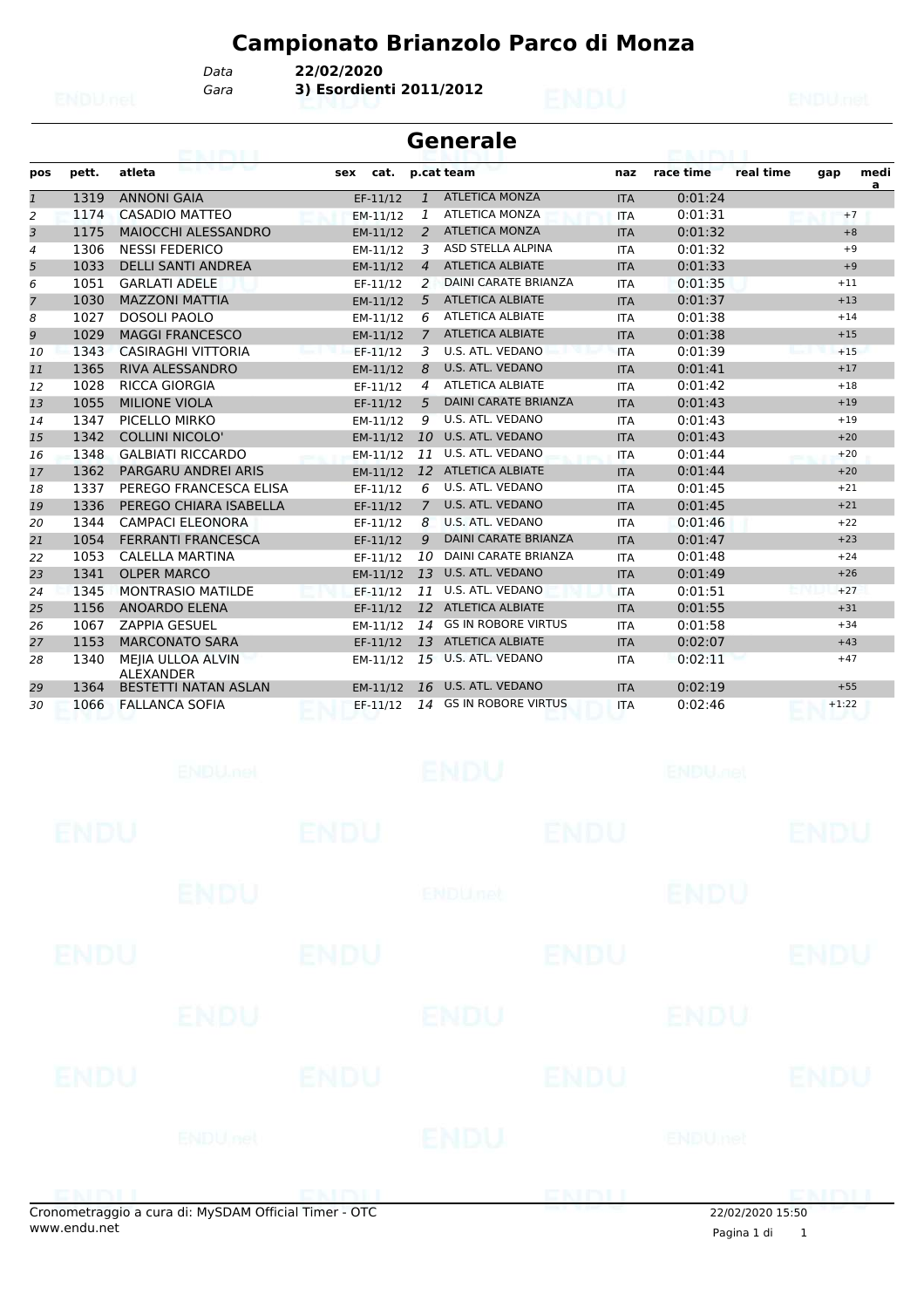*Gara* **4) Esordienti 2009/2010** *Data* **22/02/2020**

| pos            | pett. | atleta                        | sex<br>cat. |                | p.cat team                   | naz        | race time          | real time | gap     | medi<br>a |
|----------------|-------|-------------------------------|-------------|----------------|------------------------------|------------|--------------------|-----------|---------|-----------|
| $\mathbf{1}$   | 1092  | <b>COLOMBO DAVIDE</b>         | EM-09/10    | $\mathbf{1}$   | <b>U.S. SAN MAURIZIO</b>     | <b>ITA</b> | 0:02:43            |           |         |           |
| $\overline{a}$ | 1314  | ANNONI MATTIA                 | EM-09/10    | 2              | <b>ATLETICA MONZA</b>        | <b>ITA</b> | 0:02:48            |           | $+6$    |           |
| 3              | 1366  | <b>SGUERA GIORGIO</b>         | EM-09/10    | 3              | ABC PROGETTO AZZURRI         | <b>ITA</b> | 0:02:50            |           | $+7$    |           |
| 4              | 1333  | <b>BERTUZZI ALESSIA</b>       | EF-09/10    | 1              | U.S. ATL. VEDANO             | <b>ITA</b> | 0:02:50            |           | $+8$    |           |
| 5              | 1308  | <b>RAIMONDI LEO</b>           | EM-09/10    | $\overline{4}$ | ATL. LECCO-COLOMBO           | <b>ITA</b> | 0:02:56            |           | $+13$   |           |
| 6              | 1317  | <b>GENGHINI FILIPPO</b>       | EM-09/10    |                | 5 ATLETICA MONZA             | <b>ITA</b> | 0:02:57            |           | $+14$   |           |
| 7              | 1036  | <b>SIRONI RICCARDO</b>        | EM-09/10    | 6              | <b>ATLETICA MONZA</b>        | <b>ITA</b> | 0:02:58            |           | $+15$   |           |
| 8              | 1148  | <b>CECCATO MATTEO</b>         | EM-09/10    |                | 7 A.G. COMENSE S.S.D. A R.L. | <b>ITA</b> | 0:02:58            |           | $+15$   |           |
| 9              | 1095  | <b>CASTELNUOVO ANDREA</b>     | EM-09/10    | 8              | <b>U.S. SAN MAURIZIO</b>     | <b>ITA</b> | 0:03:02            |           | $+19$   |           |
| 10             | 1310  | <b>CASAGRANDE GIOELE</b>      | EM-09/10    | 9              | ATL. MALNATE                 | <b>ITA</b> | 0:03:03            |           | $+20$   |           |
| 11             | 1329  | <b>ROVELLI ROBERTO</b>        | EM-09/10    | 10             | U.S. ATL. VEDANO             | <b>ITA</b> | 0:03:04            |           | $+21$   |           |
| 12             | 1170  | <b>CASATI AURORA</b>          | EF-09/10    | 2              | <b>ATLETICA MONZA</b>        | <b>ITA</b> | 0:03:10            |           | $+27$   |           |
| 13             | 1065  | <b>AVERSA MICHELE</b>         | EM-09/10    |                | 11 GS IN ROBORE VIRTUS       | <b>ITA</b> | 0:03:11            |           | $+28$   |           |
| 14             | 1313  | <b>CAPROTTI VALENTINA</b>     | EF-09/10    | 3              | <b>ATLETICA MONZA</b>        | <b>ITA</b> | 0:03:11            |           | $+28$   |           |
| 15             | 1201  | <b>BROGGINI LUCIA</b>         | EF-09/10    | $\overline{4}$ | U.S. ATL. VEDANO             | <b>ITA</b> | 0:03:11            |           | $+29$   |           |
| 16             | 1278  | STELLUTI EDOARDO              | EM-09/10    |                | 12 U.P. MISSAGLIA            | <b>ITA</b> | 0:03:14            |           | $+31$   |           |
| 17             | 1046  | <b>NICOLINI MAURO</b>         | EM-09/10    | 13             | <b>DAINI CARATE BRIANZA</b>  | <b>ITA</b> | 0:03:18            |           | $+35$   |           |
| 18             | 1056  | SESTINI LUCA FRANCESCO        | EM-09/10    |                | 14 G.S. ZELOFORAMAGNO        | <b>ITA</b> | 0:03:20            |           | $+37$   |           |
| 19             | 1318  | <b>GEREMIA PIETRO</b>         | EM-09/10    |                | 15 ATLETICA MONZA            | <b>ITA</b> | 0:03:24            |           | $+42$   |           |
| 20             | 1045  | <b>TREZZI GRETA BENEDETTA</b> | EF-09/10    | 5              | <b>DAINI CARATE BRIANZA</b>  | <b>ITA</b> | 0:03:25            |           | $+43$   |           |
| 21             | 1024  | <b>LANDENNA GIULIO</b>        | EM-09/10    |                | 16 ATLETICA ALBIATE          | <b>ITA</b> | 0:03:26            |           | $+43$   |           |
| 22             | 1099  | <b>MASCARO NICOLO'</b>        | EM-09/10    |                | 17 U.S. SAN MAURIZIO         | <b>ITA</b> | 0:03:27            |           | $+44$   |           |
| 23             | 1282  | <b>CORTI CATERINA</b>         | EF-09/10    | 6              | <b>DAINI CARATE BRIANZA</b>  | <b>ITA</b> | 0:03:29            |           | $+46$   |           |
| 24             | 1166  | <b>CORONGIU RUBEN</b>         | EM-09/10    |                | 18 ATLETICA MONZA            | <b>ITA</b> | 0:03:30            |           | $+47$   |           |
| 25             | 1172  | <b>TOSCHI RICCARDO</b>        | EM-09/10    |                | 19 ATLETICA MONZA            | <b>ITA</b> | 0:03:31            |           | $+49$   |           |
| 26             | 1328  | <b>BURKE EMILY</b>            | EF-09/10    | 7 <sup>7</sup> | U.S. ATL. VEDANO             | <b>ITA</b> | 0:03:32            |           | $+49$   |           |
| 27             | 1044  | <b>NALIN AURORA</b>           | EF-09/10    | 8              | <b>DAINI CARATE BRIANZA</b>  | <b>ITA</b> | 0:03:33            |           | $+50$   |           |
| 28             | 1049  | <b>INGROSSO SOFIA</b>         | EF-09/10    | 9              | <b>DAINI CARATE BRIANZA</b>  | <b>ITA</b> | 0:03:34            |           | $+52$   |           |
| 29             | 1100  | CEREKJA GZIMI MORENO          | EM-09/10    |                | 20 U.S. SAN MAURIZIO         | <b>ITA</b> | 0:03:35            |           | $+52$   |           |
| 30             | 1043  | DI BENEDETTO LUCA             | EM-09/10    | 21             | DAINI CARATE BRIANZA         | <b>ITA</b> | 0:03:35            |           | $+53$   |           |
| 31             | 1315  | <b>BORDIN MARTA</b>           | EF-09/10    |                | 10 ATLETICA MONZA            | <b>ITA</b> | 0:03:37            |           | $+54$   |           |
| 32             | 1332  | <b>CERRA MARICA</b>           | EF-09/10    |                | 11 U.S. ATL. VEDANO          | <b>ITA</b> | 0:03:37            |           | $+55$   |           |
| 33             | 1335  | <b>MARIANI SAMUELE</b>        | EM-09/10    |                | 22 U.S. ATL. VEDANO          | <b>ITA</b> | 0:03:38            |           | $+56$   |           |
| 34             | 1330  | <b>FORGIA GABRIELE</b>        | EM-09/10    |                | 23 U.S. ATL. VEDANO          | <b>ITA</b> | 0:03:39            |           | $+56$   |           |
| 35             | 1133  | <b>BONANOMI LUCA</b>          | EM-09/10    |                | 24 ATLETICA ALBIATE          | <b>ITA</b> | 0:03:39            |           | $+56$   |           |
| 36             | 1334  | <b>BOLOGNESI CHIARA</b>       | EF-09/10    |                | 12 U.S. ATL. VEDANO          | <b>ITA</b> | 0:03:39            |           | $+57$   |           |
| 37             | 1023  | <b>FOSSATI VITTORIA</b>       | EF-09/10    |                | 13 ATLETICA ALBIATE          | <b>ITA</b> | 0:03:40            |           | $+58$   |           |
| 38             | 1191  | <b>BASILICO SIMONE</b>        | EM-09/10    | 25             | DAINI CARATE BRIANZA         | <b>ITA</b> | 0:04:28            |           | $+1:45$ |           |
| 39             | 1059  | <b>AMATO SOFIA</b>            | EF-09/10    |                | 14 GEAS ATLETICA             | <b>ITA</b> | 0:04:30            |           | $+1:47$ |           |
|                |       | <b>EATPLE</b>                 |             |                |                              |            | <b>PRIDE STATE</b> |           |         |           |
|                |       |                               |             |                |                              |            |                    |           |         |           |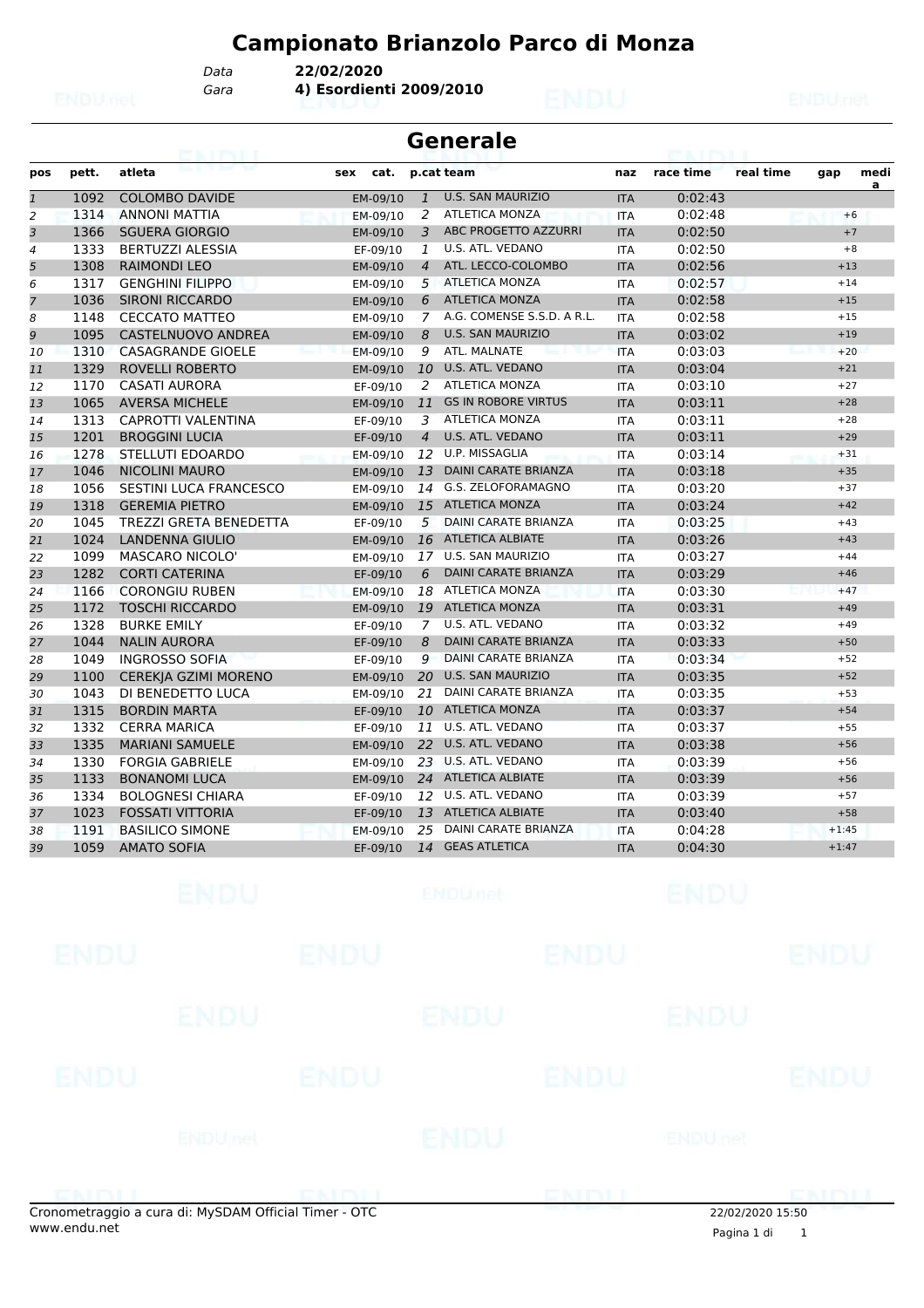*Gara* **5) Ragazzi**

*Data* **22/02/2020**

|                |       | <b>TIPY ET</b>                            |     |           |                | <b>Generale</b>              |            |           |           |         |      |
|----------------|-------|-------------------------------------------|-----|-----------|----------------|------------------------------|------------|-----------|-----------|---------|------|
| pos            | pett. | atleta                                    | sex | cat.      |                | p.cat team                   | naz        | race time | real time | gap     | medi |
| $\mathbf{1}$   | 1143  | <b>CASALINO JACOPO</b>                    |     | <b>RM</b> | $\mathbf{1}$   | A.G. COMENSE S.S.D. A R.L.   | <b>ITA</b> | 0:05:10   |           |         | a    |
| 2              | 1021  | <b>RICCA SARA</b>                         |     | <b>RF</b> | 1              | <b>ATLETICA ALBIATE</b>      | <b>ITA</b> | 0:05:14   |           | $+4$    |      |
| 3              | 1084  | <b>FUSI MARCO TIZIANO</b>                 |     | <b>RM</b> | 2              | <b>U.S. SAN MAURIZIO</b>     | <b>ITA</b> | 0:05:16   |           | $+6$    |      |
| $\overline{4}$ | 1309  | <b>CASAGRANDE ALICE</b>                   |     | <b>RF</b> | 2              | ATL. MALNATE                 | <b>ITA</b> | 0:05:16   |           | $+7$    |      |
| 5              | 1035  | <b>SIRONI FEDERICO</b>                    |     | <b>RM</b> | 3              | <b>ATLETICA MONZA</b>        | <b>ITA</b> | 0:05:18   |           | $+9$    |      |
| 6              | 1083  | <b>COLOMBO LUCA</b>                       |     | <b>RM</b> | 4              | <b>U.S. SAN MAURIZIO</b>     | <b>ITA</b> | 0:05:23   |           | $+14$   |      |
| 7              | 1061  | <b>SGRO GIORGIA</b>                       |     | <b>RF</b> | 3              | <b>GS IN ROBORE VIRTUS</b>   | <b>ITA</b> | 0:05:26   |           | $+16$   |      |
| 8              | 1160  | <b>BALBO GABRIELE</b>                     |     | <b>RM</b> | 5              | <b>ATLETICA MONZA</b>        | <b>ITA</b> | 0:05:33   |           | $+24$   |      |
| 9              | 1162  | <b>FIORUCCI EMANUELE</b>                  |     | <b>RM</b> | 6              | <b>ATLETICA MONZA</b>        | <b>ITA</b> | 0:05:34   |           | $+24$   |      |
| 10             | 1322  | <b>MERATI ALESSIA</b>                     |     | <b>RF</b> | 4              | U.S. ATL. VEDANO             | <b>ITA</b> | 0:05:35   |           | $+26$   |      |
| 11             | 1085  | <b>MAPELLI ESTER</b>                      |     | <b>RF</b> | 5              | <b>U.S. SAN MAURIZIO</b>     | <b>ITA</b> | 0:05:41   |           | $+32$   |      |
| 12             | 1283  | DI STEFANO SILVIA                         |     | <b>RF</b> | 6              | POL. BESANESE                | <b>ITA</b> | 0:05:48   |           | $+38$   |      |
| 13             | 1004  | <b>CISSOKHO NANSA</b>                     |     | <b>RF</b> | $\overline{7}$ | ALA ATL. ABBIATEGRASSO       | <b>ITA</b> | 0:05:49   |           | $+40$   |      |
| 14             | 1279  | <b>FEBBI SERENA</b>                       |     | <b>RF</b> | 8              | A.G. COMENSE S.S.D. A R.L.   | <b>ITA</b> | 0:05:50   |           | $+41$   |      |
| 15             | 1325  | <b>MARAGNANO PIETRO</b>                   |     | <b>RM</b> | $\overline{7}$ | U.S. ATL. VEDANO             | <b>ITA</b> | 0:05:56   |           | $+47$   |      |
| 16             | 1003  | <b>CHIARELLO LORENZO</b>                  |     | <b>RM</b> | 8              | ALA ATL. ABBIATEGRASSO       | <b>ITA</b> | 0:05:58   |           | $+49$   |      |
| 17             | 1326  | <b>CRIPPA MATTEO</b>                      |     | <b>RM</b> | 9              | U.S. ATL. VEDANO             | <b>ITA</b> | 0:05:59   |           | $+50$   |      |
| 18             | 1002  | <b>BROGGI CHIARA</b>                      |     | <b>RF</b> | 9              | ALA ATL. ABBIATEGRASSO       | <b>ITA</b> | 0:06:03   |           | $+53$   |      |
| 19             | 1020  | <b>BALBO MARTINA</b>                      |     | <b>RF</b> | 10             | <b>ATLETICA ALBIATE</b>      | <b>ITA</b> | 0:06:04   |           | $+55$   |      |
| 20             | 1323  | MERATI GIADA ELISABETTA                   |     | <b>RF</b> | 11             | U.S. ATL. VEDANO             | <b>ITA</b> | 0:06:10   |           | $+1:00$ |      |
| 21             | 1041  | <b>MILIONE GIOELE</b>                     |     | <b>RM</b> | 10             | <b>DAINI CARATE BRIANZA</b>  | <b>ITA</b> | 0:06:14   |           | $+1:05$ |      |
| 22             | 1040  | <b>GARLATI GIACOMO</b>                    |     | <b>RM</b> | 11             | <b>DAINI CARATE BRIANZA</b>  | <b>ITA</b> | 0:06:18   |           | $+1:09$ |      |
| 23             | 1205  | <b>VERDELLI REBECCA MARIA</b>             |     | <b>RF</b> | 12             | <b>G.S. IN ROBORE VIRTUS</b> | <b>ITA</b> | 0:06:25   |           | $+1:16$ |      |
| 24             | 1005  | <b>BOLCIAGHI RICCARDO</b>                 |     | <b>RM</b> | 12             | ALA ATL. ABBIATEGRASSO       | <b>ITA</b> | 0:06:34   |           | $+1:25$ |      |
| 25             | 1363  | <b>NESSI FRANCESCO</b>                    |     | <b>RM</b> | 13             | <b>ASD STELLA ALPINA</b>     | <b>ITA</b> | 0:06:54   |           | $+1:45$ |      |
| 26             | 1324  | <b>MAGLIONICO CHIARA</b>                  |     | <b>RF</b> | 13             | U.S. ATL. VEDANO             | <b>ITA</b> | 0:07:18   |           | $+2:09$ |      |
| 27             | 1151  | <b>ASTOLFI EDOARDO</b>                    |     | <b>RM</b> | 14             | <b>ATLETICA ALBIATE</b>      | <b>ITA</b> | 0:07:34   |           | $+2:24$ |      |
| 28             | 1022  | <b>GAIONI CAROLINA</b>                    |     | <b>RF</b> | 14             | <b>ATLETICA ALBIATE</b>      | <b>ITA</b> | 0:07:38   |           | $+2:29$ |      |
| 29             | 1311  | <b>BENFORTE SIMONE</b><br><b>VITTORIO</b> |     | <b>RM</b> | 15             | <b>ATLETICA MONZA</b>        | <b>ITA</b> | 0:07:59   |           | $+2:49$ |      |
| 30             | 1132  | <b>SEGHEZZI ELENA</b>                     |     | <b>RF</b> | 15             | <b>ATLETICA ALBIATE</b>      | <b>ITA</b> | 0:08:06   |           | $+2:57$ |      |
| 31             | 1327  | <b>SCIACCA MARTINA</b>                    |     | <b>RF</b> | 16             | U.S. ATL. VEDANO             | <b>ITA</b> | 0:09:07   |           | $+3:58$ |      |

|             | species through a cure di. M.CDAM Official Timer. OTC |             |                           | ENDIT       | $22,02,02,03,0,15,50$     | enin'i I    |
|-------------|-------------------------------------------------------|-------------|---------------------------|-------------|---------------------------|-------------|
|             | <b>ENDUnet</b>                                        |             | ENDU                      |             | ENDUmet                   |             |
| <b>ENDU</b> |                                                       | <b>ENDU</b> |                           | <b>ENDU</b> |                           | <b>ENDU</b> |
|             | <b>ENDU</b>                                           |             | ENDU                      |             | <b>ENDU</b>               |             |
| <b>ENDU</b> |                                                       | <b>ENDU</b> |                           | <b>ENDU</b> |                           | <b>ENDU</b> |
|             | ENDU                                                  |             | <b>ENDU<sub>net</sub></b> |             | <b>ENDU</b>               |             |
| <b>ENDU</b> |                                                       | <b>ENDU</b> |                           | <b>ENDU</b> |                           | <b>ENDU</b> |
|             | <b>ENDUMBL</b>                                        |             | <b>ENDU</b>               |             | <b>ENDU<sub>DEL</sub></b> |             |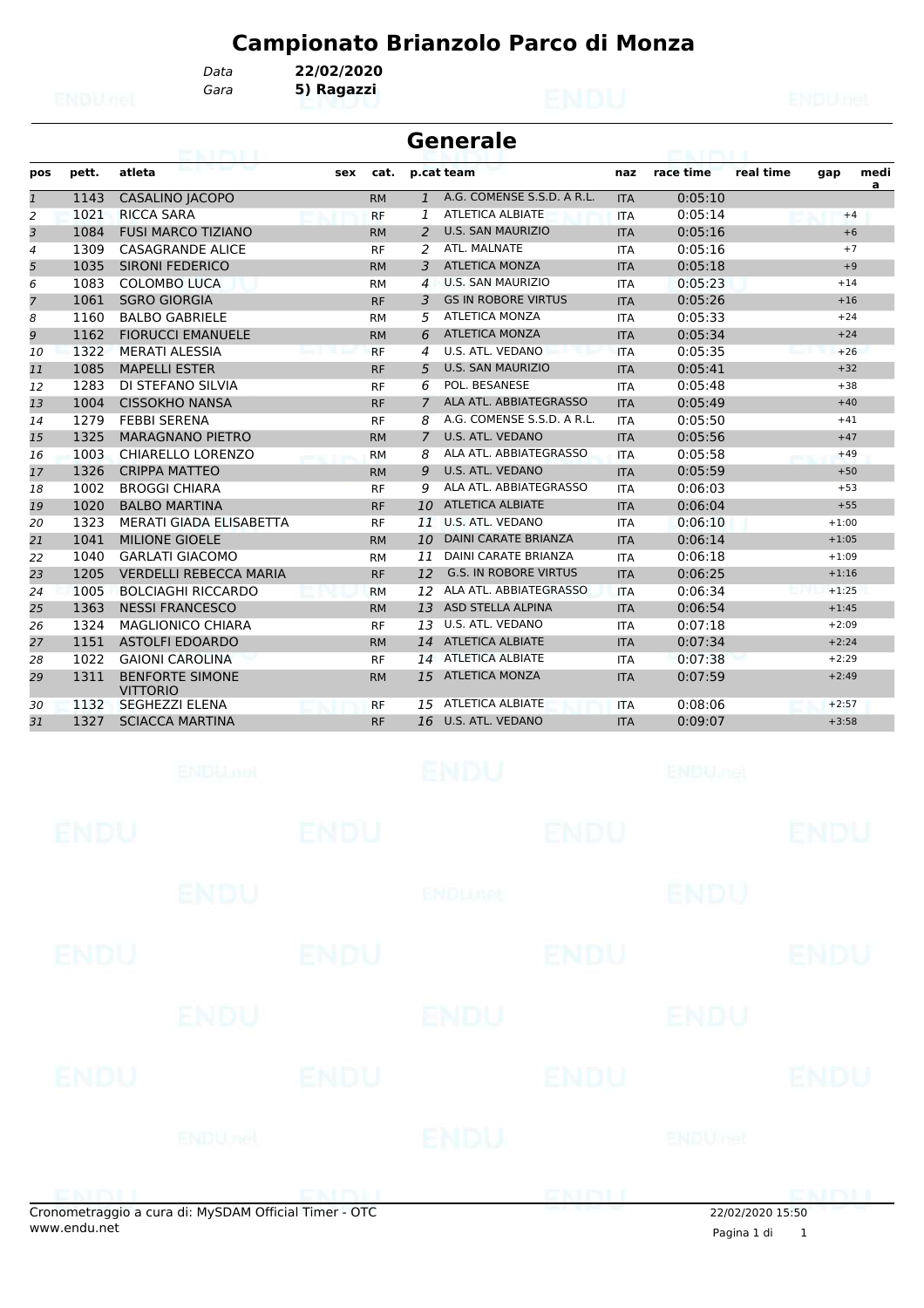*Gara* **6) Cadetti e Allieve** *Data* **22/02/2020**

|                                                                  |                                                                                      | GRIMLI                                                                                                                                                                                                                                                                                      |                                                                                                                        | <b>Generale</b>                                                                                                                                                                                                                                                                                                                                                    |                                                                                                                                                 | <b>EALLINE</b>                                                                                                                          |           |                                                                                                        |           |
|------------------------------------------------------------------|--------------------------------------------------------------------------------------|---------------------------------------------------------------------------------------------------------------------------------------------------------------------------------------------------------------------------------------------------------------------------------------------|------------------------------------------------------------------------------------------------------------------------|--------------------------------------------------------------------------------------------------------------------------------------------------------------------------------------------------------------------------------------------------------------------------------------------------------------------------------------------------------------------|-------------------------------------------------------------------------------------------------------------------------------------------------|-----------------------------------------------------------------------------------------------------------------------------------------|-----------|--------------------------------------------------------------------------------------------------------|-----------|
| pos                                                              | pett.                                                                                | atleta                                                                                                                                                                                                                                                                                      | cat.<br>sex                                                                                                            | p.cat team                                                                                                                                                                                                                                                                                                                                                         | naz                                                                                                                                             | race time                                                                                                                               | real time | gap                                                                                                    | medi<br>a |
| $\mathbf{1}$<br>2<br>3<br>4<br>5<br>6<br>7<br>8<br>9<br>10<br>11 | 1011<br>1008<br>1072<br>1012<br>1073<br>1150<br>1019<br>1138<br>1081<br>1070<br>1038 | <b>GLIGORA ANDREA</b><br>SPEDICATO THOMAS<br><b>SALA ALESSANDRO</b><br><b>OLTOLINI LARA</b><br><b>FERRARIO SOFIA</b><br><b>FRIGENI GIUDITTA</b><br>MONGUZZI SOFIA<br><b>DELL'ORTO REBECCA</b><br><b>D'AURIA ALFONSINA</b><br>D'AURIA STEFANIA<br><b>BASILICO DAVIDE</b><br><b>ENDU</b> .net | <b>CM</b><br><b>CM</b><br><b>CM</b><br><b>CF</b><br><b>CF</b><br>AF<br><b>CF</b><br>CF<br>AF<br><b>CF</b><br><b>CM</b> | ATL. O.S.G. GUANZATE<br>$\mathbf{1}$<br>ATL. 87 - OGGIONO<br>2<br>POL. BESANESE<br>3<br>ATL. ROVELLASCA<br>1<br>POL. BESANESE<br>2<br>ATL. LECCO-COLOMBO<br>$\mathbf{1}$<br><b>ATLETICA ALBIATE</b><br>3<br>DAINI CARATE BRIANZA<br>4<br><b>U.S. MILANESE</b><br>$\overline{2}$<br>N. ATL, 87<br>5<br><b>DAINI CARATE BRIANZA</b><br>$\overline{4}$<br><b>ENDU</b> | <b>ITA</b><br>ITA<br><b>ITA</b><br><b>ITA</b><br><b>ITA</b><br><b>ITA</b><br><b>ITA</b><br><b>ITA</b><br><b>ITA</b><br><b>ITA</b><br><b>ITA</b> | 0:08:13<br>0:08:38<br>0:09:05<br>0:09:14<br>0:09:34<br>0:09:39<br>0:09:47<br>0:10:01<br>0:11:48<br>0:12:25<br>0:15:11<br><b>ENDUnet</b> |           | $+25$<br>$+53$<br>$+1:02$<br>$+1:21$<br>$+1:26$<br>$+1:34$<br>$+1:48$<br>$+3:35$<br>$+4:12$<br>$+6:59$ |           |
|                                                                  | ENDU                                                                                 |                                                                                                                                                                                                                                                                                             | ENDU                                                                                                                   | ENDU                                                                                                                                                                                                                                                                                                                                                               |                                                                                                                                                 |                                                                                                                                         |           | ENDU                                                                                                   |           |
|                                                                  |                                                                                      | ENDU                                                                                                                                                                                                                                                                                        |                                                                                                                        | ENDU                                                                                                                                                                                                                                                                                                                                                               |                                                                                                                                                 | ENDU                                                                                                                                    |           |                                                                                                        |           |
|                                                                  | ENDUMet                                                                              |                                                                                                                                                                                                                                                                                             | <b>ENDU</b>                                                                                                            | ENDU                                                                                                                                                                                                                                                                                                                                                               |                                                                                                                                                 |                                                                                                                                         |           | <b>ENDUTet</b>                                                                                         |           |
|                                                                  |                                                                                      | <b>ENDU</b>                                                                                                                                                                                                                                                                                 |                                                                                                                        | ENDU                                                                                                                                                                                                                                                                                                                                                               |                                                                                                                                                 | ENDU                                                                                                                                    |           |                                                                                                        |           |
|                                                                  | ENDU                                                                                 |                                                                                                                                                                                                                                                                                             | ENDU                                                                                                                   | <b>ENDU</b>                                                                                                                                                                                                                                                                                                                                                        |                                                                                                                                                 |                                                                                                                                         |           | ENDU                                                                                                   |           |
|                                                                  |                                                                                      | <b>ENDU net</b>                                                                                                                                                                                                                                                                             |                                                                                                                        | ENDU                                                                                                                                                                                                                                                                                                                                                               |                                                                                                                                                 | <b>ENDU<sub>DER</sub></b>                                                                                                               |           |                                                                                                        |           |
|                                                                  | ENDU                                                                                 |                                                                                                                                                                                                                                                                                             | <b>ENDU</b>                                                                                                            | ENDU                                                                                                                                                                                                                                                                                                                                                               |                                                                                                                                                 |                                                                                                                                         |           | <b>ENDU</b>                                                                                            |           |
|                                                                  |                                                                                      | <b>ENDU</b>                                                                                                                                                                                                                                                                                 |                                                                                                                        | <b>ENDU<sub>net</sub></b>                                                                                                                                                                                                                                                                                                                                          |                                                                                                                                                 | <b>ENDU</b>                                                                                                                             |           |                                                                                                        |           |
|                                                                  | <b>ENDU</b>                                                                          |                                                                                                                                                                                                                                                                                             | <b>ENDU</b>                                                                                                            | <b>ENDU</b><br><b>ENDU</b>                                                                                                                                                                                                                                                                                                                                         |                                                                                                                                                 |                                                                                                                                         |           | <b>ENDU</b>                                                                                            |           |
|                                                                  | ENDU                                                                                 | ENDU                                                                                                                                                                                                                                                                                        | <b>ENDU</b>                                                                                                            | <b>ENDU</b>                                                                                                                                                                                                                                                                                                                                                        |                                                                                                                                                 | ENDU                                                                                                                                    |           | <b>ENDU</b>                                                                                            |           |
|                                                                  |                                                                                      | <b>ENDU</b> nel                                                                                                                                                                                                                                                                             |                                                                                                                        | ENDU                                                                                                                                                                                                                                                                                                                                                               |                                                                                                                                                 | <b>ENDUmet</b>                                                                                                                          |           |                                                                                                        |           |
|                                                                  | ENIMIL                                                                               |                                                                                                                                                                                                                                                                                             | ENDIL                                                                                                                  | ENDL                                                                                                                                                                                                                                                                                                                                                               |                                                                                                                                                 |                                                                                                                                         |           | <b>DMMIT</b>                                                                                           |           |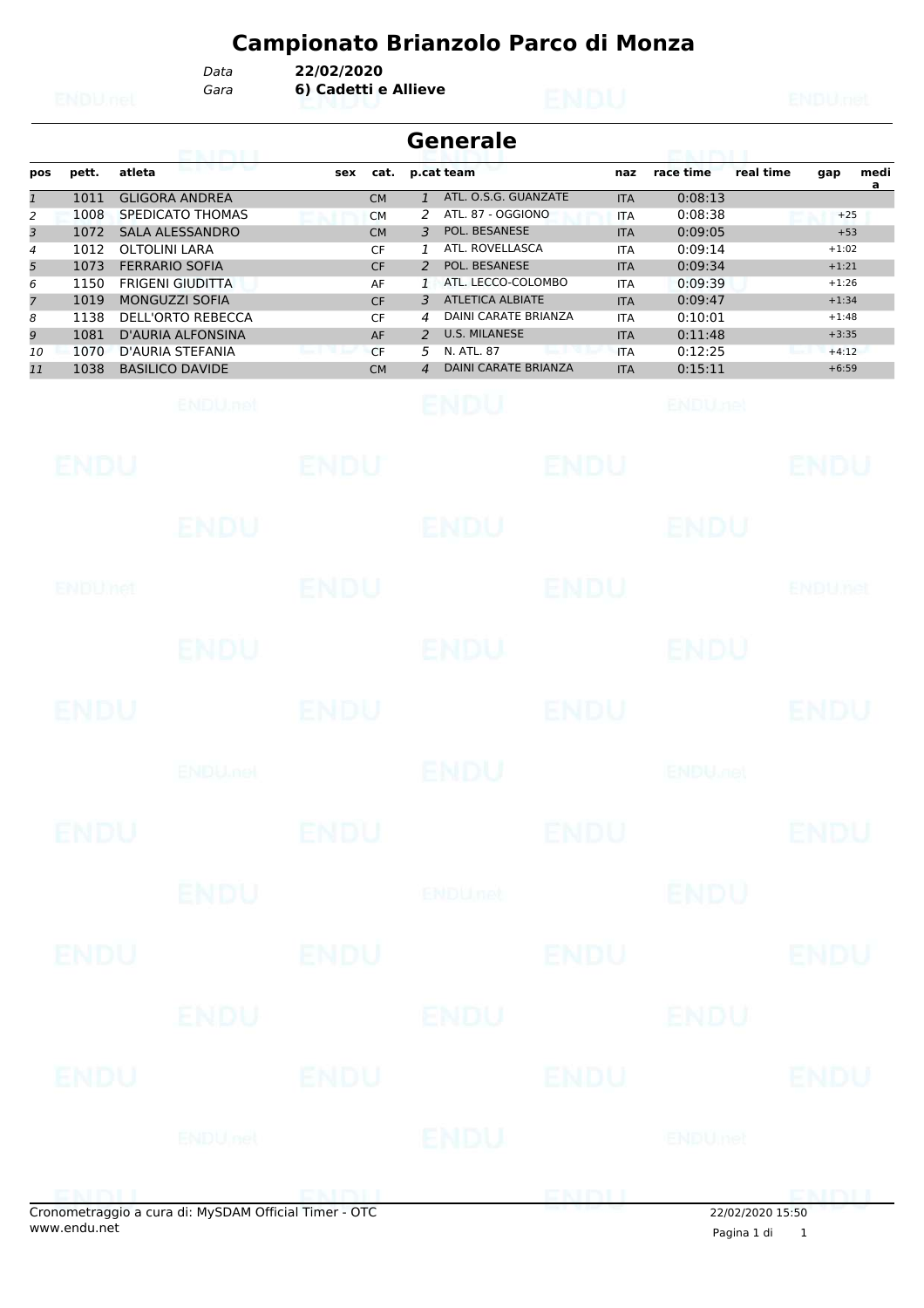*Gara* **7) AM-JM-JF-PF-SF-SF35 e oltre** *Data* **22/02/2020**

### **Generale**

| pos            | pett. | atleta                                  | sex | cat.        |                | p.cat team                      | naz        | race time | real time | gap     | medi |
|----------------|-------|-----------------------------------------|-----|-------------|----------------|---------------------------------|------------|-----------|-----------|---------|------|
| $\mathbf{1}$   | 727   | <b>GARAVAGLIA YORDI</b>                 |     | <b>AM</b>   | $\mathbf{1}$   | PRO PATRIA A.R.C. BUSTO A.      | <b>ITA</b> | 0:12:12   |           |         | a    |
|                |       | <b>SANTIAGO</b>                         |     |             |                |                                 |            |           |           |         |      |
| 2              | 186   | POZZI MATTEO                            |     | JM          | 1              | ATL, 87 - OGGIONO               | <b>ITA</b> | 0:12:24   |           | $+12$   |      |
| 3              | 355   | <b>GAVIRAGHI FEDERICO</b>               |     | JM          | 2              | ATL. PARATICO                   | <b>ITA</b> | 0:12:37   |           | $+25$   |      |
| $\overline{4}$ | 257   | DI STEFANO MARCO<br>ANSELMO             |     | AM          | 2              | POL. BESANESE                   | <b>ITA</b> | 0:12:41   |           | $+30$   |      |
| 5              | 744   | <b>TARANTINO TOMMASO</b>                |     | AM          | 3              | PRO PATRIA A.R.C. BUSTO A.      | <b>ITA</b> | 0:12:43   |           | $+32$   |      |
| 6              | 302   | <b>GHANEM WALID</b>                     |     | AM          | $\overline{4}$ | <b>U.S. MILANESE</b>            | <b>ITA</b> | 0:13:15   |           | $+1:04$ |      |
| 7              | 740   | <b>CAZZOLA THOMAS</b>                   |     | <b>AM</b>   | 5              | CANTU`ATLETICA                  | <b>ITA</b> | 0:13:18   |           | $+1:06$ |      |
| 8              | 386   | <b>FUMAGALLI CHIARA</b>                 |     | <b>SF</b>   | 1              | <b>I BOCIA VERANO BRIANZA</b>   | <b>ITA</b> | 0:13:22   |           | $+1:10$ |      |
| 9              | 155   | <b>COLNAGHI ALESSIA</b>                 |     | <b>SF40</b> | $\mathbf{1}$   | A.L.S. CREMELLA                 | <b>ITA</b> | 0:13:23   |           | $+1:11$ |      |
| 10             | 258   | <b>MALAGUTI DARIO</b>                   |     | AM          | 6              | POL. BESANESE                   | <b>ITA</b> | 0:13:46   |           | $+1:34$ |      |
| 11             | 264   | <b>RIPAMONTI MARTINA</b>                |     | <b>SF</b>   | 2              | POL. TEAM BRIANZA LISSONE       | <b>ITA</b> | 0:13:48   |           | $+1:37$ |      |
| 12             | 739   | CAPPELLETTI GIORGIO LEI                 |     | AM          | $\overline{7}$ | CANTU`ATLETICA                  | <b>ITA</b> | 0:14:01   |           | $+1:49$ |      |
| 13             | 577   | <b>TERRANEO GIOVANNA</b>                |     | <b>SF40</b> | 2              | A.S.D. MARCIACARATESI           | <b>ITA</b> | 0:14:10   |           | $+1:58$ |      |
| 14             | 317   | SIRTORI ANTONELLA                       |     | <b>SF35</b> | 1              | A.L.S. CREMELLA                 | <b>ITA</b> | 0:14:10   |           | $+1:59$ |      |
| 15             | 714   | <b>VAGNI MONICA</b>                     |     | <b>SF40</b> | 3              | ATL. PARATICO                   | <b>ITA</b> | 0:14:10   |           | $+1:59$ |      |
| 16             | 226   | <b>CAMAGNI FEDERICA</b>                 |     | <b>SF</b>   | 3              | <b>CUS PRO PATRIA MILANO</b>    | <b>ITA</b> | 0:14:25   |           | $+2:13$ |      |
| 17             | 737   | <b>MERLI ANDREE</b>                     |     | <b>SF</b>   | $\overline{4}$ | A.S.D. BIPEDI                   | <b>ITA</b> | 0:14:25   |           | $+2:14$ |      |
| 18             | 63    | REDAELLI CLAUDIA                        |     | <b>SF40</b> | 4              | ATLETICA 42195 'BLU FRIDA'      | <b>ITA</b> | 0:14:33   |           | $+2:22$ |      |
| 19             | 286   | <b>GILARDI SILVIA</b>                   |     | <b>SF40</b> | 5              | S.E.V. VALMADRERA               | <b>ITA</b> | 0:14:35   |           | $+2:24$ |      |
| 20             | 200   | <b>MANGILI SARA</b>                     |     | <b>SF40</b> | 6              | ATL. PRESEZZO                   | <b>ITA</b> | 0:14:39   |           | $+2:27$ |      |
| 21             | 742   | <b>GRAVINA ELIDE MAY</b>                |     | <b>SF35</b> | 2              | ROAD RUNNERS CLUB MILANO ITA    |            | 0:14:41   |           | $+2:30$ |      |
| 22             | 11    | <b>COLZANI RAFFAELLA</b>                |     | <b>SF55</b> | 1              | A.S.D. MARCIACARATESI           | ITA        | 0:14:53   |           | $+2:42$ |      |
| 23             | 39    | <b>VERNO' FEDERICA</b>                  |     | <b>SF40</b> | $\overline{7}$ | A.S.D. MARCIACARATESI           | <b>ITA</b> | 0:15:02   |           | $+2:51$ |      |
| 24             | 303   | <b>MATTIOLI GIORGIA</b>                 |     | PF          | 1              | <b>U.S. MILANESE</b>            | <b>ITA</b> | 0:15:06   |           | $+2:54$ |      |
| 25             | 55    | <b>CORTI NADIA</b>                      |     | IF.         | $\mathbf{1}$   | ATLETICA 42195 'BLU FRIDA'      | <b>ITA</b> | 0:15:06   |           | $+2:55$ |      |
| 26             | 381   | <b>GILARDI DANIELA</b>                  |     | <b>SF55</b> | 2              | S.E.V. VALMADRERA               | <b>ITA</b> | 0:15:08   |           | $+2:56$ |      |
| 27             | 72    | <b>FRIZZO MANUELA</b>                   |     | <b>SF45</b> | $\mathbf{1}$   | G.P. I GAMBER DE                | <b>ITA</b> | 0:15:08   |           | $+2:57$ |      |
| 28             | 68    | <b>CAGLIANI MONICA</b>                  |     | <b>SF35</b> | 3              | G.P. I GAMBER DE                | <b>ITA</b> | 0:15:09   |           | $+2:57$ |      |
| 29             | 59    | <b>INVERNIZZI BARBARA</b>               |     | <b>SF45</b> | 2              | ATLETICA 42195 'BLU FRIDA'      | <b>ITA</b> | 0:15:10   |           | $+2:59$ |      |
| 30             | 416   | CARDOSO LOPES DONZILIA                  |     | <b>SF55</b> | 3              | <b>U.S. SAN MAURIZIO</b>        | <b>ITA</b> | 0:15:16   |           | $+3:04$ |      |
| 31             | 673   | <b>ARMENTO SARA</b>                     |     | <b>SF</b>   | 5              | <b>RUN CARD</b>                 | <b>ITA</b> | 0:15:16   |           | $+3:05$ |      |
| 32             | 521   | <b>ISELLA JENNIFER</b>                  |     | <b>SF35</b> | 4              | <b>WOMEN IN RUN</b>             | <b>ITA</b> | 0:15:26   |           | $+3:14$ |      |
| 33             | 61    | PALLERIA MARIA ANGELA                   |     | <b>SF45</b> | 3              | ATLETICA 42195 'BLU FRIDA'      | <b>ITA</b> | 0:15:30   |           | $+3:18$ |      |
| 34             | 118   | <b>SILVA LAURA</b>                      |     | <b>SF50</b> | 1              | G.S. AVIS - SEREGNO             | <b>ITA</b> | 0:15:34   |           | $+3:23$ |      |
| 35             | 284   | <b>AGOSTINI GLORIA</b>                  |     | <b>SF40</b> | 8              | S.E.V. VALMADRERA               | <b>ITA</b> | 0:15:37   |           | $+3:26$ |      |
| 36             | 130   | DI MODUGNO FRANCESCA                    |     | SF          | 6              | <b>GRUPPO ETHOS RUNNING</b>     | <b>ITA</b> | 0:16:00   |           | $+3:49$ |      |
| 37             | 127   | <b>BUSNELLI DANIELA</b>                 |     | <b>SF45</b> | $\overline{4}$ | <b>GRUPPO ETHOS RUNNING</b>     | <b>ITA</b> | 0:16:01   |           | $+3:50$ |      |
| 38             | 27    | PORTA ELENA                             |     | SF55        | 4              | A.S.D. MARCIACARATESI           | ITA        | 0:16:09   |           | $+3:57$ |      |
| 39             | 161   | MOSCATELLI FEDERICA                     |     | <b>SF45</b> | 5              | A.S. CANTURINA POL. S.          | <b>ITA</b> | 0:16:22   |           | $+4:11$ |      |
| 40             | 579   | <b>IACAZIO CHIAVARI CLAUDIA</b>         |     | <b>SF40</b> | 9              | ATL. AMBROSIANA                 | ITA        | 0:16:27   |           | $+4:16$ |      |
| 41             | 652   | POLIZZANO ANNA                          |     | <b>SF50</b> | 2              | DE RAN CLAB                     | <b>ITA</b> | 0:16:30   |           | $+4:18$ |      |
| 42             | 203   | FABBRI MARILENA                         |     | <b>SF50</b> | 3              | ATL. ROVELLASCA                 | <b>ITA</b> | 0:16:35   |           | $+4:24$ |      |
| 43             | 426   | PAGANI MASCIA                           |     | <b>SF35</b> | $5^{\circ}$    | <b>G.P. MARCIATORI COGLIATE</b> | <b>ITA</b> | 0:16:39   |           | $+4:28$ |      |
| 44             | 709   | VISIGALLI ALDEBARAN                     |     | <b>SF40</b> |                | 10 ASD TAPASCIONE RUNNING       | <b>ITA</b> | 0:16:42   |           | $+4:30$ |      |
| 45             | 280   | SPERANZA NUNZIA ANGELA                  |     | <b>SF45</b> | 6              | <b>RUNNERS BERGAMO</b>          | <b>ITA</b> | 0:16:43   |           | $+4:31$ |      |
| 46             | 120   | <b>TAGLIABUE SARA</b>                   |     | SF          | 7              | G.S. AVIS - SEREGNO             | ITA        | 0:16:44   |           | $+4:33$ |      |
| 47             | 24    | MAZZUCCHELLI ARIANNA                    |     | <b>SF45</b> | $\overline{7}$ | A.S.D. MARCIACARATESI           | <b>ITA</b> | 0:17:05   |           | $+4:54$ |      |
| 48             | 525   | MARTINELLI MARIA CHIARA                 |     | SF          | 8              | A.S.D. MARCIACARATESI           | <b>ITA</b> | 0:17:06   |           | $+4:54$ |      |
| 49             | 434   | <b>BOSCARELLO ILEANA</b>                |     | <b>SF45</b> | 8              | <b>RUNNERS DESIO</b>            | <b>ITA</b> | 0:17:10   |           | $+4:59$ |      |
| 50             | 540   | <b>VALTOLINA SILVIA</b>                 |     | <b>SF60</b> | 1              | POL. LIB. CERNUSCHESE           | <b>ITA</b> | 0:17:13   |           | $+5:01$ |      |
| 51             | 123   | <b>TOPPI ELENA</b>                      |     | <b>SF40</b> |                | 11 G.S. AVIS - SEREGNO          | <b>ITA</b> | 0:17:17   |           | $+5:05$ |      |
| 52             | 301   | RUSCONI MARIA TERESA                    |     | <b>SF50</b> | 4              | TEAM PASTURO ASD                | <b>ITA</b> | 0:17:21   |           | $+5:09$ |      |
| 53             | 126   | <b>VOLONTERIO BEATRICE</b>              |     | <b>SF</b>   | 9              | G.S. AVIS - SEREGNO             | <b>ITA</b> | 0:17:35   |           | $+5:24$ |      |
|                |       | <b>MARIA</b>                            |     |             |                |                                 |            |           |           |         |      |
| 54             | 125   | <b>VILLELLA GRETA</b>                   |     | <b>SF50</b> | 5              | G.S. AVIS - SEREGNO             | ITA        | 0:17:35   |           | $+5:24$ |      |
| 55             | 593   | <b>GIUSEPPINA</b><br>SODI PAOLA ASSUNTA |     | <b>SF50</b> | 6              | G.S. AVIS - SEREGNO             | <b>ITA</b> | 0:17:36   |           | $+5:24$ |      |
| 56             | 421   | <b>ZURI SONIA</b>                       |     | <b>SF35</b> | 6              | G.S.A. COMETA                   | ITA        | 0:17:42   |           | $+5:31$ |      |
|                |       |                                         |     |             |                |                                 |            |           |           |         |      |

www.endu.net Cronometraggio a cura di: MySDAM Official Timer - OTC 22/02/2020 15:50

Pagina 1 di 2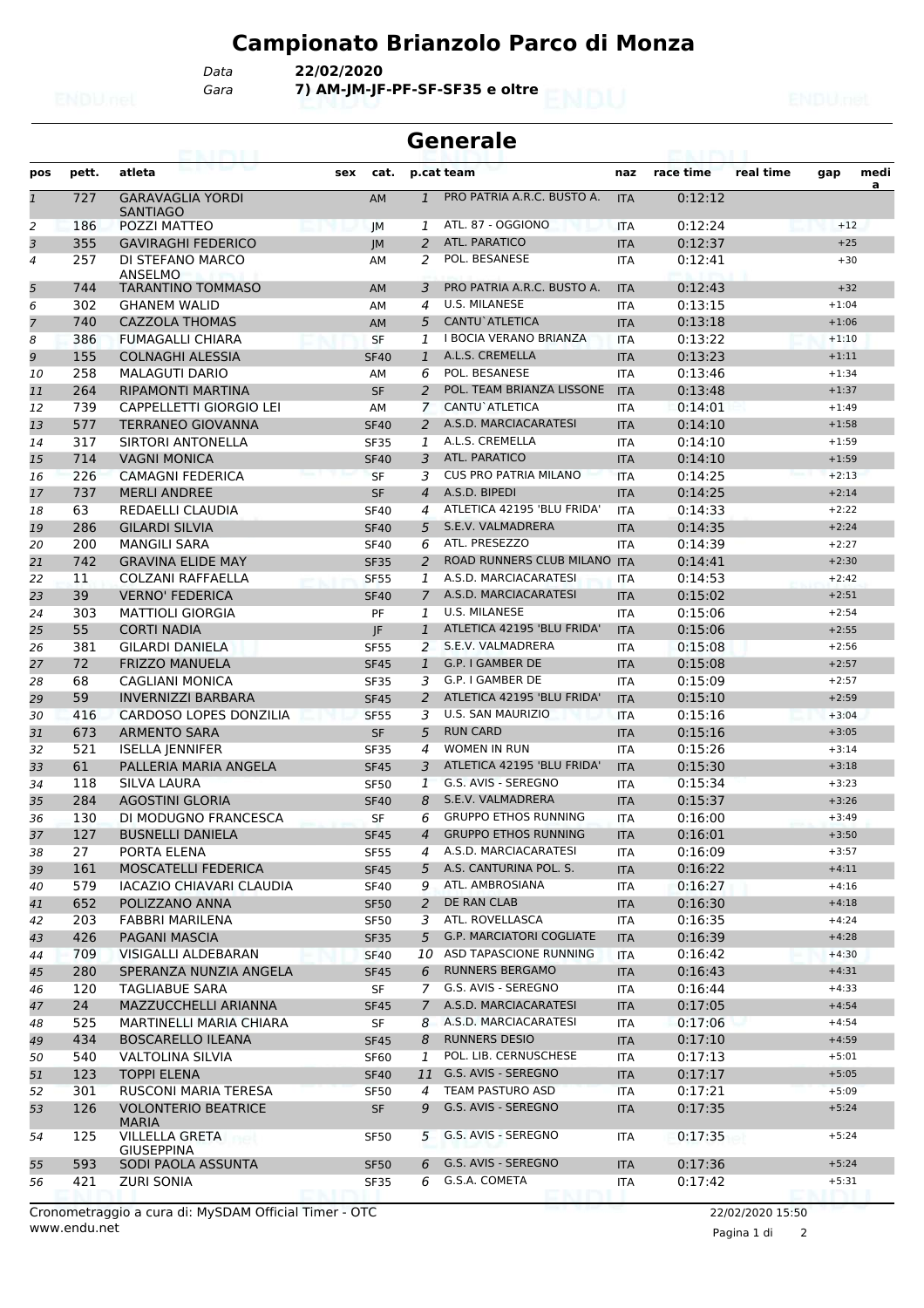| pos | pett.          | atleta                                      | sex         | cat.        |              | p.cat team                     | naz        | race time                 | real time | gap         | medi<br>a |
|-----|----------------|---------------------------------------------|-------------|-------------|--------------|--------------------------------|------------|---------------------------|-----------|-------------|-----------|
| 57  | 112            | POZZI MARINA                                |             | <b>SF45</b> |              | 9 G.S. AVIS - SEREGNO          | <b>ITA</b> | 0:17:53                   |           | $+5:42$     |           |
| 58  | 363            | <b>VILLA ROSITA MARIA</b>                   |             | <b>SF55</b> | 5            | ATLETICA 42195 'BLU FRIDA'     | <b>ITA</b> | 0:17:54                   |           | $+5:43$     |           |
| 59  | 56             | DELL'ERA SARA                               |             | <b>SF45</b> |              | 10 ATLETICA 42195 'BLU FRIDA'  | <b>ITA</b> | 0:18:08                   |           | $+5:57$     |           |
| 60  | 446            | <b>TERUZZI EMANUELA MARIA</b>               |             | <b>SF50</b> | $\mathbf{7}$ | <b>RUNNERS DESIO</b>           | <b>ITA</b> | 0:18:32                   |           | $+6:20$     |           |
| 61  | 60             | <b>NEGRI CINZIA</b>                         |             | <b>SF55</b> | 6            | ATLETICA 42195 'BLU FRIDA'     | <b>ITA</b> | 0:18:38                   |           | $+6:26$     |           |
| 62  | 530            | <b>CONTINO GIUSEPPINA</b>                   |             | <b>SF50</b> | 8            | A.L.S. CREMELLA                | <b>ITA</b> | 0:18:44                   |           | $+6:32$     |           |
| 63  | 6              | <b>BUORA SILVIA</b>                         |             | <b>SF45</b> |              | 11 A.S.D. MARCIACARATESI       | <b>ITA</b> | 0:18:49                   |           | $+6:38$     |           |
| 64  | 429            | <b>CORTI VALENTINA</b>                      |             | <b>SF35</b> | 7            | O.S.A. ORG.SPORTIVA            | <b>ITA</b> | 0:18:53                   |           | $+6:42$     |           |
| 65  | 7 <sup>7</sup> | <b>CAGLIO MANUELA</b>                       |             | <b>SF40</b> |              | 12 A.S.D. MARCIACARATESI       | <b>ITA</b> | 0:19:08                   |           | $+6:56$     |           |
| 66  | 377            | <b>CENEDELLA MARILENA</b>                   |             | <b>SF60</b> | 2            | ATL. AMBROSIANA                | <b>ITA</b> | 0:19:35                   |           | $+7:24$     |           |
| 67  | 340            | LAURICELLA ANNA MARIA                       |             | <b>SF50</b> | 9            | <b>RUNNERS DESIO</b>           | <b>ITA</b> | 0:19:43                   |           | $+7:31$     |           |
| 68  | 706            | PRINA BARBARA                               |             | <b>SF50</b> | 10           | <b>ASD TAPASCIONE RUNNING</b>  | <b>ITA</b> | 0:19:46                   |           | $+7:35$     |           |
| 69  | 485            | <b>LODI BARBARA</b>                         |             | <b>SF45</b> |              | 12 G.S. AVIS - SEREGNO         | <b>ITA</b> | 0:19:54                   |           | $+7:43$     |           |
| 70  | 320            | <b>BRAMBILLA ANTONELLA</b>                  |             | <b>SF50</b> | 11           | <b>RUNCARD</b>                 | <b>ITA</b> | 0:20:00                   |           | $+7:49$     |           |
| 71  | 705            | <b>MEREGHETTI ANNA</b>                      |             | <b>SF50</b> |              | 12 ASD TAPASCIONE RUNNING      | <b>ITA</b> | 0:20:28                   |           | $+8:16$     |           |
| 72  | 37             | SPREAFICO ANNA MARIA                        |             | <b>SF55</b> |              | 7 A.S.D. MARCIACARATESI        | <b>ITA</b> | 0:20:42                   |           | $+8:30$     |           |
| 73  | 720            | <b>VIGANO' MIRIAM</b>                       |             | <b>SF45</b> | 13           | G.S. AVIS - SEREGNO            | <b>ITA</b> | 0:20:47                   |           | $+8:36$     |           |
| 74  | 704            | <b>FONIO TIZIANA</b>                        |             | <b>SF45</b> |              | 14 ASD TAPASCIONE RUNNING      | <b>ITA</b> | 0:20:55                   |           | $+8:44$     |           |
| 75  | 332            | <b>COLOMBO ELISA</b>                        |             | <b>SF40</b> | 13           | <b>RUNNERS DESIO</b>           | <b>ITA</b> | 0:21:00                   |           | $+8:48$     |           |
| 76  | 173            | <b>GHIONI MARIA GABRIELLA</b>               |             | <b>SF60</b> | 3            | AMICI DELLO SPORT BRIOSCO- ITA |            | 0:21:04                   |           | $+8:52$     |           |
| 77  | 489            | <b>VIGANO' PAOLA</b>                        |             | <b>SF40</b> |              | 14 G.S. AVIS - SEREGNO         | <b>ITA</b> | 0:21:15                   |           | $+9:03$     |           |
| 78  | 122            | <b>TINTORI IRENE</b>                        |             | <b>SF60</b> | 4            | G.S. AVIS - SEREGNO            | ITA        | 0:21:37                   |           | $+9:26$     |           |
| 79  | 664            | POZZOLI SERENA                              |             | <b>SF40</b> | 15           | G.S. AVIS - SEREGNO            | <b>ITA</b> | 0:22:05                   |           | $+9:54$     |           |
| 80  | 415            | <b>NOBILI MARIA GLORIA</b>                  |             | <b>SF45</b> | 15           | <b>RUNNERS DESIO</b>           | <b>ITA</b> | 0:22:10                   |           | $+9:59$     |           |
| 81  | 235            | <b>INGRATTA MARIANNINA</b>                  |             | <b>SF60</b> | 5            | <b>G.S. SAN DAMIANESE</b>      | <b>ITA</b> | 0:22:17                   |           | $+10:06$    |           |
| 82  | 482            | CAMISASCA ANNA                              |             | <b>SF45</b> | 16           | G.S. AVIS - SEREGNO            | <b>ITA</b> | 0:23:29                   |           | $+11:18$    |           |
| 83  | 115            | SABELLA AGNESE LUCIA                        |             | <b>SF55</b> |              | 8 G.S. AVIS - SEREGNO          | <b>ITA</b> | 0:25:46                   |           | $+13:34$    |           |
| 84  | 338            | PELLEGATTA LAURA                            |             | <b>SF50</b> | 13           | <b>RUNNERS DESIO</b>           | ITA        | 0:25:46                   |           | $+13:34$    |           |
| 85  | 717            | <b>ABATE ELISABETTA</b><br><b>ROSAMARIA</b> |             | <b>SF45</b> | 17           | G.S. AVIS - SEREGNO            | <b>ITA</b> | 0:29:00                   |           | $+16:49$    |           |
| 86  | 721            | ZANIN IDA                                   |             | <b>SF50</b> | 14           | G.S. AVIS - SEREGNO            | ITA        | 0:29:38                   |           | $+17:26$    |           |
|     |                |                                             |             |             |              |                                |            |                           |           |             |           |
|     |                | ENDU                                        |             |             |              | endu                           |            | BNDU                      |           |             |           |
|     |                |                                             |             |             |              |                                |            |                           |           |             |           |
|     |                |                                             |             |             |              |                                |            |                           |           |             |           |
|     | ENDU           |                                             | ENDU        |             |              | ENDU                           |            |                           |           | ENDL        |           |
|     |                |                                             |             |             |              |                                |            |                           |           |             |           |
|     |                |                                             |             |             |              |                                |            |                           |           |             |           |
|     |                |                                             |             |             |              |                                |            |                           |           |             |           |
|     |                | <b>ENDU<sub>met</sub></b>                   |             |             |              | ENDU                           |            | <b>ENDU<sub>Met</sub></b> |           |             |           |
|     |                |                                             |             |             |              |                                |            |                           |           |             |           |
|     |                |                                             |             |             |              |                                |            |                           |           |             |           |
|     |                |                                             |             |             |              |                                |            |                           |           |             |           |
|     | <b>ENDU</b>    |                                             | <b>ENDU</b> |             |              | <b>ENDU</b>                    |            |                           |           | <b>ENDU</b> |           |
|     |                |                                             |             |             |              |                                |            |                           |           |             |           |
|     |                |                                             |             |             |              |                                |            |                           |           |             |           |
|     |                | <b>ENDU</b>                                 |             |             |              | ENDUnct                        |            | <b>ENDU</b>               |           |             |           |
|     |                |                                             |             |             |              |                                |            |                           |           |             |           |
|     |                |                                             |             |             |              |                                |            |                           |           |             |           |
|     |                |                                             |             |             |              |                                |            |                           |           |             |           |
|     | <b>ENDU</b>    |                                             | <b>ENDU</b> |             |              | <b>ENDU</b>                    |            |                           |           | ENDU        |           |
|     |                |                                             |             |             |              |                                |            |                           |           |             |           |
|     |                |                                             |             |             |              |                                |            |                           |           |             |           |
|     |                | ENDU                                        |             |             |              | ENDU                           |            | ENDU                      |           |             |           |
|     |                |                                             |             |             |              |                                |            |                           |           |             |           |
|     |                |                                             |             |             |              |                                |            |                           |           |             |           |
|     |                |                                             |             |             |              |                                |            |                           |           |             |           |
|     | ENDU           |                                             | <b>ENDU</b> |             |              | ENDU                           |            |                           |           | <b>ENDU</b> |           |
|     |                |                                             |             |             |              |                                |            |                           |           |             |           |
|     |                |                                             |             |             |              |                                |            |                           |           |             |           |
|     |                | <b>ENDUnet</b>                              |             |             |              | ENDU                           |            | ENDUmet                   |           |             |           |
|     |                |                                             |             |             |              |                                |            |                           |           |             |           |
|     |                |                                             |             |             |              |                                |            |                           |           |             |           |
|     |                |                                             |             |             |              |                                |            |                           |           |             |           |
|     | ENDIJ          |                                             | ENDIL       |             |              | ENDLI                          |            |                           |           | <b>ENDU</b> |           |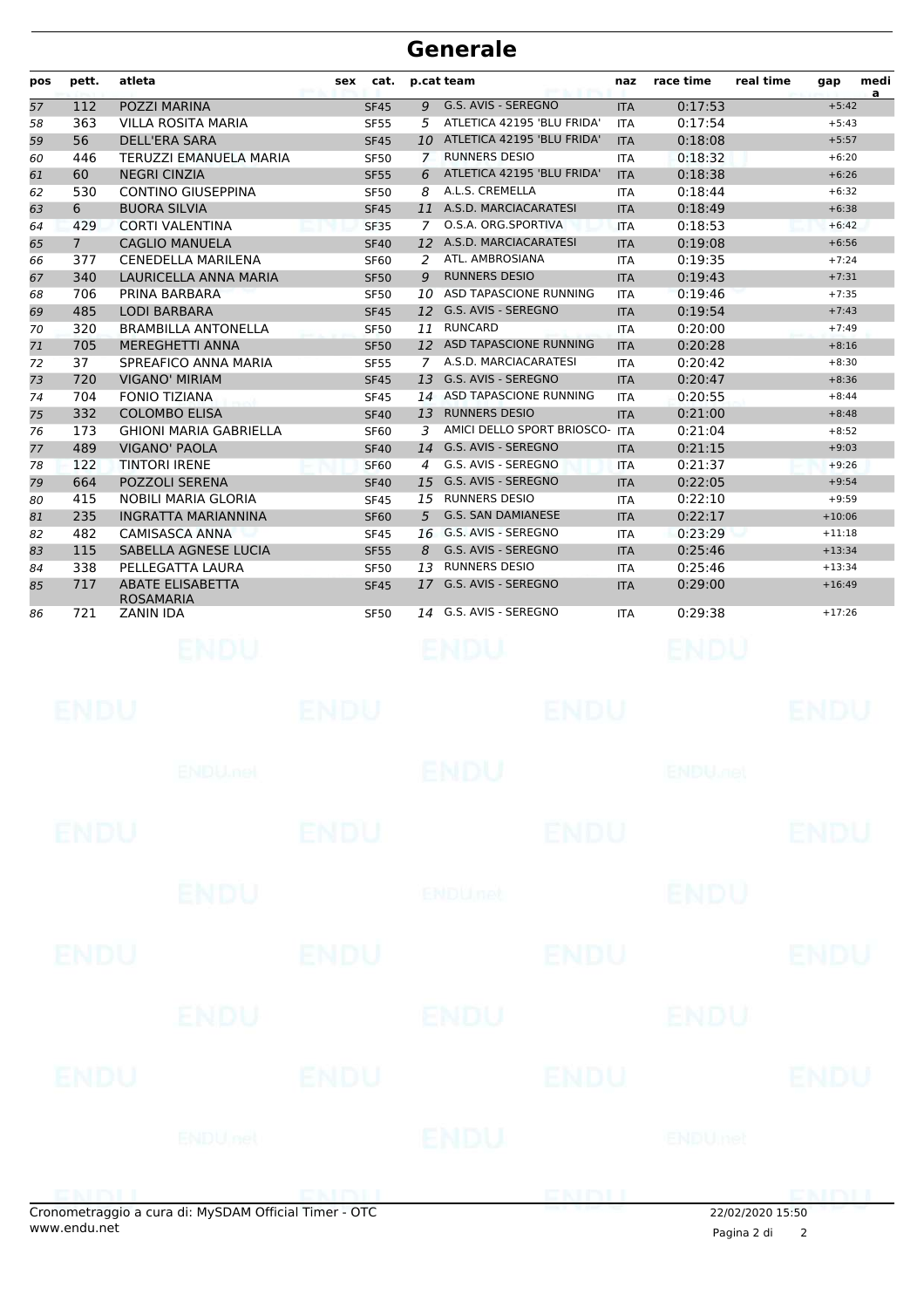*Gara* **8) SM40 - SM45 - PM-SM-SM35** *Data* **22/02/2020**

|              | <b>Generale</b> |                                                            |     |                            |                |                                           |                          |                    |           |                    |           |
|--------------|-----------------|------------------------------------------------------------|-----|----------------------------|----------------|-------------------------------------------|--------------------------|--------------------|-----------|--------------------|-----------|
| pos          | pett.           | atleta                                                     | sex | cat.                       |                | p.cat team                                | naz                      | race time          | real time | gap                | medi<br>a |
| $\mathbf{1}$ | 297             | <b>MAGGI DAVIDE</b>                                        |     | <b>SM</b>                  | $\mathbf{1}$   | SPORT E BENESSERE ASD                     | <b>ITA</b>               | 0:21:32            |           |                    |           |
| 2            | 217             | PIFFERI MAURO                                              |     | <b>SM45</b>                | 1              | <b>BERGAMO STARS ATLETICA</b>             | <b>ITA</b>               | 0:21:36            |           | $+5$               |           |
| 3            | 162             | PARRAVICINI MATTIA<br><b>PAOLO</b>                         |     | <b>SM35</b>                | $\mathbf{1}$   | A.S. CANTURINA POL. S.                    | <b>ITA</b>               | 0:21:43            |           | $+11$              |           |
| 4            | 629             | PIZZATO PAOLO                                              |     | SM45                       | 2              | POL. LIB. CERNUSCHESE                     | <b>ITA</b>               | 0:21:51            |           | $+20$              |           |
| 5            | 698             | <b>CALAMAI PIETRO</b>                                      |     | <b>SM</b>                  | 2              | <b>SWISS ATHLETICS</b>                    | SUI                      | 0:22:14            |           | $+42$              |           |
| 6            | 228             | PEREGO DAVIDE                                              |     | <b>SM</b>                  | 3              | <b>FALCHI-LECCO</b>                       | <b>ITA</b>               | 0:22:37            |           | $+1:05$            |           |
| 7            | 232             | <b>MANGILI MANUEL</b>                                      |     | <b>SM40</b>                | $\mathbf{1}$   | <b>G. ALPINISTICO VERTOVESE</b>           | <b>ITA</b>               | 0:22:41            |           | $+1:10$            |           |
| 8            | 699             | <b>LARDI MICHELE</b>                                       |     | SM                         | 4              | <b>SWISS ATHLETICS</b>                    | SUI                      | 0:22:48            |           | $+1:16$            |           |
| 9            | 249             | <b>COLNAGHI PIETRO</b>                                     |     | <b>SM45</b>                | 3              | <b>MERATE ATLETICA</b>                    | <b>ITA</b>               | 0:22:54            |           | $+1:22$            |           |
| 10           | 412             | <b>MAZZEI GIOVANNI</b>                                     |     | <b>SM35</b>                | 2              | 3 LIFE                                    | <b>ITA</b>               | 0:22:58            |           | $+1:27$            |           |
| 11           | 307             | <b>INCAGLIATO MAURIZIO</b>                                 |     | <b>SM35</b>                | 3              | <b>U.S. SAN MAURIZIO</b>                  | <b>ITA</b>               | 0:23:03            |           | $+1:31$            |           |
| 12           | 133             | LISSONI STEFANO                                            |     | <b>SM45</b>                | $\overline{4}$ | <b>GRUPPO ETHOS RUNNING</b>               | <b>ITA</b>               | 0:23:06            |           | $+1:35$            |           |
| 13           | 139             | <b>RIGAMONTI MARCO</b>                                     |     | <b>SM</b>                  | 5              | <b>GRUPPO ETHOS RUNNING</b>               | <b>ITA</b>               | 0:23:13            |           | $+1:42$            |           |
| 14           | 185             | CANALI MATTIA                                              |     | PM                         | 1              | ATL, 87 - OGGIONO<br>ATL. LECCO-COLOMBO   | <b>ITA</b>               | 0:23:16            |           | $+1:45$            |           |
| 15<br>16     | 743<br>605      | <b>RAIMONDI RENZO</b><br>ALESSANDRO<br><b>OCCHI ANGELO</b> |     | <b>SM40</b><br><b>PM</b>   | 2<br>2         | POL. BESANESE                             | <b>ITA</b><br><b>ITA</b> | 0:23:18<br>0:23:20 |           | $+1:47$<br>$+1:48$ |           |
| 17           | 656             | <b>FORNONI SIMONE</b>                                      |     | <b>SM</b>                  | 6              | <b>G. ALPINISTICO VERTOVESE</b>           | <b>ITA</b>               | 0:23:25            |           | $+1:53$            |           |
| 18           | 567             | PINELLI MATTEO                                             |     | SМ                         | 7              | P.B.M. BOVISIO MASCIAGO                   | <b>ITA</b>               | 0:23:38            |           | $+2:06$            |           |
| 19           | 506             | <b>CEDDIA SIMONE</b>                                       |     | <b>SM</b>                  | 8              | POL. TEAM BRIANZA LISSONE                 | <b>ITA</b>               | 0:23:38            |           | $+2:06$            |           |
| 20           | 404             | <b>FIGINI ANDREA</b>                                       |     | PM                         | 3              | ATL. ROVELLASCA                           | <b>ITA</b>               | 0:23:49            |           | $+2:18$            |           |
| 21           | 144             | <b>BOLOGNINI MARCO</b>                                     |     | <b>PM</b>                  | 4              | PRO PATRIA A.R.C. BUSTO A.                | <b>ITA</b>               | 0:23:51            |           | $+2:19$            |           |
| 22           | 119             | TAGLIABUE DAVIDE                                           |     | <b>SM</b>                  | 9              | G.S. AVIS - SEREGNO                       | <b>ITA</b>               | 0:23:53            |           | $+2:22$            |           |
| 23           | 107             | <b>MOLTENI LORENZO</b>                                     |     | <b>SM</b>                  | 10             | G.S. AVIS - SEREGNO                       | <b>ITA</b>               | 0:23:55            |           | $+2:23$            |           |
| 24           | 140             | RIVA CESARE                                                |     | <b>SM35</b>                | 4              | <b>GRUPPO ETHOS RUNNING</b>               | <b>ITA</b>               | 0:23:57            |           | $+2:25$            |           |
| 25           | 256             | AROSIO ALESSANDRO                                          |     | <b>SM45</b>                | 5              | POL. BESANESE                             | <b>ITA</b>               | 0:23:57            |           | $+2:25$            |           |
| 26           | 137             | PEREGO OSCAR                                               |     | <b>SM</b>                  | 11             | <b>GRUPPO ETHOS RUNNING</b>               | <b>ITA</b>               | 0:23:59            |           | $+2:28$            |           |
| 27           | 560             | <b>BERTARINI EMANUELE</b>                                  |     | <b>SM</b>                  | 12             | <b>GRUPPO ETHOS RUNNING</b>               | <b>ITA</b>               | 0:24:03            |           | $+2:31$            |           |
| 28           | 29              | PUSTERLA PAOLO                                             |     | <b>SM45</b>                | 6              | A.S.D. MARCIACARATESI                     | <b>ITA</b>               | 0:24:03            |           | $+2:32$            |           |
| 29           | 414             | <b>CESARI DAVIDE</b>                                       |     | <b>SM35</b>                | 5              | POL. TEAM BRIANZA LISSONE                 | <b>ITA</b>               | 0:24:04            |           | $+2:33$            |           |
| 30           | 246             | <b>SCANZIANI FEDERICO</b>                                  |     | <b>SM</b>                  |                | 13 I BOCIA VERANO BRIANZA                 | <b>ITA</b>               | 0:24:08            |           | $+2:36$            |           |
| 31           | 135             | <b>LOSA MARCO</b>                                          |     | <b>SM45</b>                | $\mathcal{I}$  | <b>GRUPPO ETHOS RUNNING</b>               | <b>ITA</b>               | 0:24:08            |           | $+2:37$            |           |
| 32           | 288             | <b>NESSI MARCO</b>                                         |     | <b>SM45</b>                | 8              | S.E.V. VALMADRERA                         | <b>ITA</b>               | 0:24:13            |           | $+2:42$            |           |
| 33           | 233             | PIAZZA GIACOMO                                             |     | <b>SM</b>                  | 14             | <b>G.P. VILLASANTESE</b>                  | <b>ITA</b>               | 0:24:15            |           | $+2:44$            |           |
| 34           | 19              | GIUDICI DAVIDE                                             |     | <b>SM35</b>                | 6              | A.S.D. MARCIACARATESI                     | <b>ITA</b>               | 0:24:17            |           | $+2:45$            |           |
| 35           | 561             | SIMONETTI MATTEO                                           |     | <b>SM35</b>                | $\overline{7}$ | C.S. S.ROCCHINO                           | <b>ITA</b>               | 0:24:19            |           | $+2:47$            |           |
| 36           | 218             | <b>FIGAROLI MASSIMO</b>                                    |     | <b>SM45</b>                | 9              | C.B.A. CINISELLO BALSAMO                  | <b>ITA</b>               | 0:24:19            |           | $+2:48$            |           |
| 37           | 746             | <b>VILLAROSA MATTEO</b>                                    |     | <b>SM35</b>                | 8              | POL. BESANESE                             | <b>ITA</b>               | 0:24:19            |           | $+2:48$            |           |
| 38           | 653             | <b>GANINO ALESSANDRO</b>                                   |     | PM                         | 5              | <b>EVOLUTION SPORT TEAM</b>               | ITA                      | 0:24:21            |           | $+2:50$            |           |
| 39           | 129             | <b>COPES FABIO</b>                                         |     | <b>SM45</b>                | 10             | <b>GRUPPO ETHOS RUNNING</b>               | <b>ITA</b>               | 0:24:25            |           | $+2:54$            |           |
| 40           | 396             | LONGO STEFANO                                              |     | SM                         | 15             | PRO PATRIA A.R.C. BUSTO A.                | ITA                      | 0:24:27            |           | $+2:56$            |           |
| 41           | 15              | <b>ESPOSITO MASSIMILIANO</b>                               |     | <b>SM45</b>                |                | 11 A.S.D. MARCIACARATESI                  | <b>ITA</b>               | 0:24:29            |           | $+2:57$            |           |
| 42           | 729             | PIRAGINE ADRIANO                                           |     | SM40                       | 3              | <b>RUN CARD</b>                           | ITA                      | 0:24:31            |           | $+2:59$            |           |
| 43           | 468             | DI RAGO STEFANO                                            |     | <b>PM</b>                  | 6              | DAINI CARATE BRIANZA                      | <b>ITA</b>               | 0:24:34            |           | $+3:02$            |           |
| 44           | 487             | <b>MARIANI MATTEO</b>                                      |     | <b>SM</b>                  |                | 16 G.S. AVIS - SEREGNO                    | ITA                      | 0:24:42            |           | $+3:11$            |           |
| 45           | 631             | <b>VALSECCHI CRISTIAN</b>                                  |     | <b>SM45</b>                | 12             | <b>EVOLUTION SPORT TEAM</b>               | <b>ITA</b>               | 0:24:48            |           | $+3:17$            |           |
| 46           | 749             | RADAELLI DAVIDE                                            |     | SM                         | 17             | RUNNERS DESIO                             | ITA                      | 0:24:51            |           | $+3:19$            |           |
| 47           | 491             | SISTI FABIO ALFREDO                                        |     | <b>SM40</b>                | $\overline{4}$ | G.S.A. COMETA<br>18 SPORTS CLUB MELEGNANO | <b>ITA</b>               | 0:24:52            |           | $+3:20$            |           |
| 48           | 299             | CIPOLLETTA ALESSIO                                         |     | SM                         |                | G.S. AVIS - SEREGNO                       | ITA                      | 0:24:53            |           | $+3:22$<br>$+3:32$ |           |
| 49<br>50     | 92<br>448       | <b>COLOMBO FRANCESCO</b><br>PEDOTO ANDREA                  |     | <b>SM40</b><br><b>SM35</b> | 5<br>9         | POL. TEAM BRIANZA LISSONE                 | <b>ITA</b><br><b>ITA</b> | 0:25:03<br>0:25:05 |           | $+3:33$            |           |
|              | 254             | <b>MORO PIERPAOLO</b>                                      |     |                            | 13             | <b>OSTUNI RUNNER'S</b>                    |                          | 0:25:06            |           | $+3:34$            |           |
| 51<br>52     | 28              | POZZI GIOELE                                               |     | <b>SM45</b><br><b>SM</b>   |                | 19 A.S.D. MARCIACARATESI                  | <b>ITA</b><br>ITA        | 0:25:07            |           | $+3:35$            |           |
| 53           | 703             | CARMINATI ALESSANDRO                                       |     | <b>SM45</b>                |                | 14 ASD TAPASCIONE RUNNING                 | <b>ITA</b>               | 0:25:13            |           | $+3:42$            |           |
| 54           | 298             | CANEVARI MATTIA                                            |     | SM                         |                | 20 SPORTS CLUB MELEGNANO                  | ITA                      | 0:25:20            |           | $+3:48$            |           |
| 55           | 497             | PISANELLI STEFANO                                          |     | <b>SM45</b>                |                | 15 GRUPPO ETHOS RUNNING                   | <b>ITA</b>               | 0:25:24            |           | $+3:52$            |           |
| 56           | 519             | <b>MINICHINO LUCA</b>                                      |     | SM40                       | 6              | <b>VERDE PISELLO GROUP</b>                | ITA                      | 0:25:28            |           | $+3:56$            |           |
| 57           | 710             | DI FILIPPO GUGLIELMO                                       |     | <b>SM</b>                  |                | 21 ASDATL. ISAURA VALLE                   | <b>ITA</b>               | 0:25:30            |           | $+3:59$            |           |
|              |                 |                                                            |     |                            |                |                                           |                          |                    |           |                    |           |

Pagina 1 di 3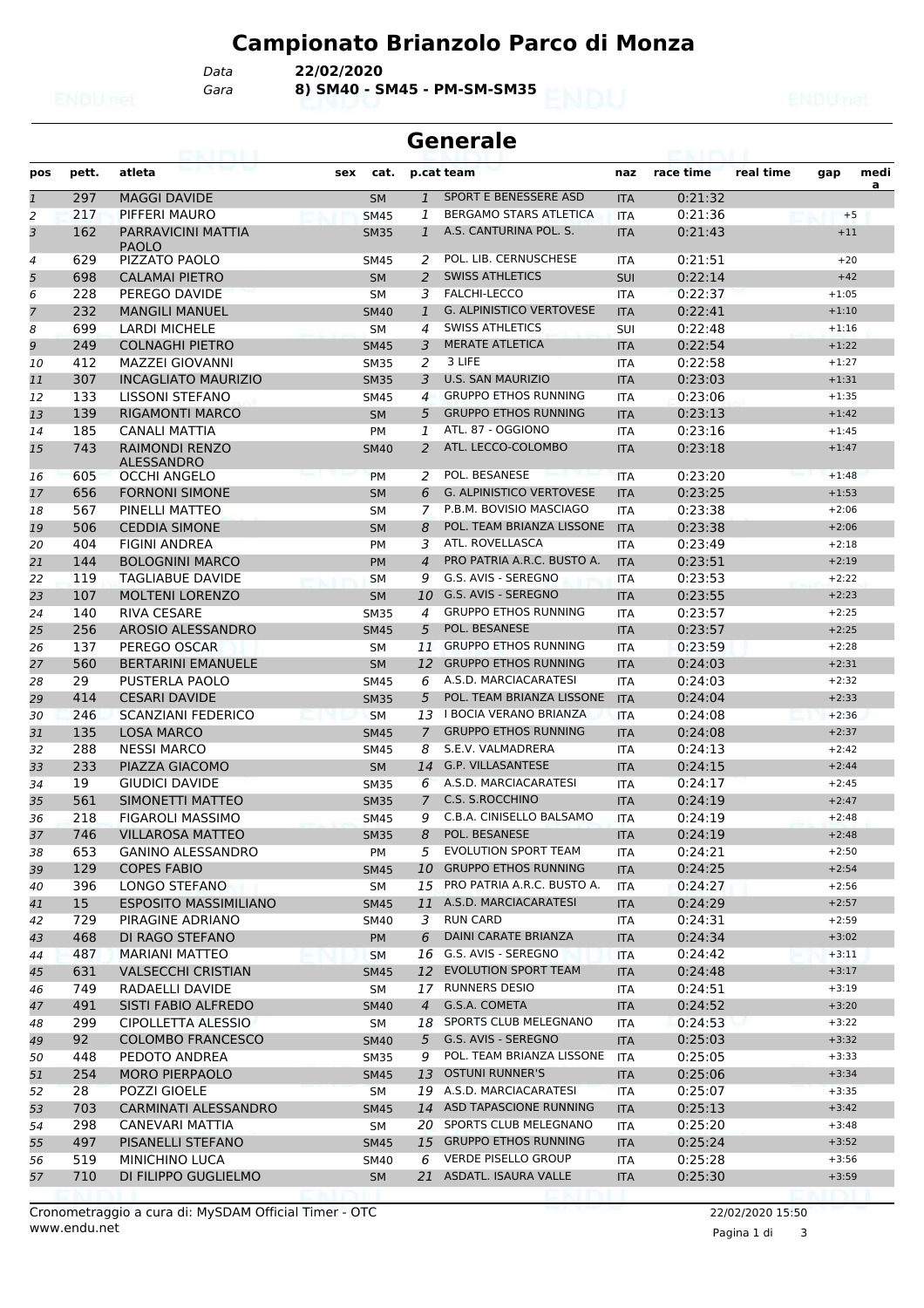| pos | pett. | atleta                                   | sex<br>cat. |                | p.cat team                    | naz                   | race time | real time | gap      | medi<br>a |
|-----|-------|------------------------------------------|-------------|----------------|-------------------------------|-----------------------|-----------|-----------|----------|-----------|
| 58  | 76    | <b>RIPAMONTI LUCA</b>                    | <b>SM45</b> |                | 16 G.P. I GAMBER DE           | <b>ITA</b>            | 0:25:32   |           | $+4:00$  |           |
| 59  | 750   | <b>PASSONI DANIEL</b>                    | <b>SM</b>   | 22             | <b>GRUPPO ETHOS RUNNING</b>   | <b>ITA</b>            | 0:25:36   |           | $+4:05$  |           |
| 60  | 102   | <b>GIUDICI DANIELE</b>                   | <b>SM40</b> | $\overline{7}$ | G.S. AVIS - SEREGNO           | <b>ITA</b>            | 0:25:40   |           | $+4:09$  |           |
| 61  | 702   | <b>BRUNETTI MARCELLO</b>                 | <b>SM45</b> |                | 17 ASD TAPASCIONE RUNNING     | 0:25:43<br><b>ITA</b> |           |           | $+4:12$  |           |
| 62  | 398   | PARRAVICINI CARLO                        | <b>SM</b>   | 23             | ATLETICA 42195 'BLU FRIDA'    | <b>ITA</b>            | 0:25:47   |           | $+4:15$  |           |
| 63  | 269   | <b>BERNARDI FABRIZIO</b>                 | <b>SM40</b> | 8              | ROAD RUNNERS CLUB MILANO ITA  |                       | 0:25:48   |           | $+4:17$  |           |
| 64  | 93    | <b>CONTE MATTEO</b>                      | <b>SM40</b> | 9              | G.S. AVIS - SEREGNO           | <b>ITA</b>            | 0:25:54   |           | $+4:23$  |           |
| 65  | 329   | <b>CHECCHETTO LUCA</b>                   | <b>SM45</b> | 18             | <b>RUNNERS DESIO</b>          | <b>ITA</b>            | 0:25:58   |           | $+4:26$  |           |
| 66  | 728   | <b>FIORELLO STEFANO</b>                  | <b>SM</b>   |                | 24 RUN CARD                   | <b>ITA</b>            | 0:26:02   |           | $+4:30$  |           |
| 67  | 48    | PULELLA GIUSEPPE<br><b>FRANCESCO</b>     | <b>SM</b>   | 25             | ASD AVIS OGGIONO              | <b>ITA</b>            | 0:26:12   |           | $+4:40$  |           |
| 68  | 244   | <b>BRAMBILLA DAVIDE</b>                  | <b>SM35</b> | 10             | <b>I BOCIA VERANO BRIANZA</b> | <b>ITA</b>            | 0:26:13   |           | $+4:42$  |           |
| 69  | 216   | PARLAGRECO ALESSANDRO                    | <b>SM40</b> | 10             | <b>BERGAMO STARS ATLETICA</b> | <b>ITA</b>            | 0:26:14   |           | $+4:42$  |           |
| 70  | 674   | <b>LONGONI SERGIO</b>                    | <b>SM40</b> | 11             | <b>RUN CARD</b>               | <b>ITA</b>            | 0:26:26   |           | $+4:55$  |           |
| 71  | 108   | <b>MONGIARDINI MARCO</b><br><b>MARIA</b> | <b>SM45</b> | 19             | G.S. AVIS - SEREGNO           | ITA                   | 0:26:34   |           | $+5:03$  |           |
| 72  | 411   | <b>PALERMO MICHELE</b>                   | <b>SM45</b> | 20             | POL. DIMICA POTENTER          | <b>ITA</b>            | 0:26:39   |           | $+5:07$  |           |
| 73  | 589   | <b>VISCARDI GABRIELE</b>                 | <b>SM40</b> | 12             | G.P. VILLASANTESE             | <b>ITA</b>            | 0:26:39   |           | $+5:07$  |           |
| 74  | 266   | <b>VERONICO ANDREA</b>                   | <b>SM45</b> | 21             | POLISPORTIVA CRAL BPB A.S.    | <b>ITA</b>            | 0:26:44   |           | $+5:12$  |           |
| 75  | 444   | <b>COGLIATI CRISTIAN</b>                 | <b>SM35</b> |                | 11 O.S.A. ORG.SPORTIVA        | <b>ITA</b>            | 0:26:44   |           | $+5:13$  |           |
| 76  | 547   | <b>SCALA STEFANO</b>                     | <b>SM45</b> | 22             | ROAD RUNNERS CLUB MILANO ITA  |                       | 0:26:47   |           | $+5:15$  |           |
| 77  | 62    | PIROVANO OTTAVIO                         | <b>SM45</b> |                | 23 ATLETICA 42195 'BLU FRIDA' | <b>ITA</b>            | 0:26:51   |           | $+5:20$  |           |
| 78  | 245   | <b>GALLI ALBERTO</b>                     | <b>SM35</b> |                | 12 I BOCIA VERANO BRIANZA     | <b>ITA</b>            | 0:26:58   |           | $+5:27$  |           |
| 79  | 442   | <b>BELTEMPO ANTONIO</b>                  | <b>SM40</b> |                | 13 TRM TEAM                   | <b>ITA</b>            | 0:27:07   |           | $+5:36$  |           |
| 80  | 192   | <b>VIGANO' GIACOMO</b>                   | <b>SM</b>   |                | 26 ATL. LECCO-COLOMBO         | <b>ITA</b>            | 0:27:08   |           | $+5:37$  |           |
| 81  | 722   | <b>TURATI PAOLO</b>                      | <b>SM35</b> |                | 13 GRUPPO ETHOS RUNNING       | <b>ITA</b>            | 0:27:12   |           | $+5:41$  |           |
| 82  | 431   | DI SANTO ROBERTO                         | <b>SM45</b> | 24             | <b>RUNNERS DESIO</b>          | <b>ITA</b>            | 0:27:13   |           | $+5:42$  |           |
| 83  | 181   | <b>BALOSSI MASSIMO</b>                   | <b>SM45</b> | 25             | ASD POLISPORTIVA ROVINATA     | <b>ITA</b>            | 0:27:15   |           | $+5:44$  |           |
| 84  | 113   | PRIMAVERA DANIELE                        | <b>SM40</b> |                | 14 G.S. AVIS - SEREGNO        | <b>ITA</b>            | 0:27:15   |           | $+5:44$  |           |
| 85  | 310   | <b>FOSSATI MAURIZIO</b>                  | <b>SM45</b> |                | 26 A.S. CANTURINA POL. S.     | <b>ITA</b>            | 0:27:18   |           | $+5:47$  |           |
| 86  | 132   | <b>GALIMBERTI CLAUDIO</b>                | <b>SM35</b> |                | 14 GRUPPO ETHOS RUNNING       | <b>ITA</b>            | 0:27:23   |           | $+5:52$  |           |
| 87  | 100   | <b>GALIMBERTI IVAN</b>                   | <b>SM40</b> |                | 15 G.S. AVIS - SEREGNO        | <b>ITA</b>            | 0:27:34   |           | $+6:02$  |           |
| 88  | 473   | <b>MAGNI OMAR LUCA</b>                   | <b>SM45</b> | 27             | <b>EVOLUTION SPORT TEAM</b>   | <b>ITA</b>            | 0:27:42   |           | $+6:11$  |           |
| 89  | 160   | MONASTERO ALFREDO                        | <b>SM35</b> |                | 15 A.L.S. CREMELLA            | <b>ITA</b>            | 0:27:44   |           | $+6:12$  |           |
| 90  | 719   | <b>TREZZI DANIELE</b>                    | <b>SM45</b> |                | 28 G.S. AVIS - SEREGNO        | <b>ITA</b>            | 0:27:44   |           | $+6:12$  |           |
| 91  | 382   | <b>MUOIO ALESSANDRO</b>                  | <b>SM40</b> |                | 16 S.E.V. VALMADRERA          | ITA                   | 0:27:48   |           | $+6:17$  |           |
| 92  | 40    | <b>VISMARA IVAN ANDREA</b>               | <b>SM40</b> |                | 17 A.S.D. MARCIACARATESI      | <b>ITA</b>            | 0:27:52   |           | $+6:21$  |           |
| 93  | 447   | <b>NESPOLI DAVIDE</b>                    | <b>SM40</b> |                | 18 A.S. CANTURINA POL. S.     | <b>ITA</b>            | 0:27:58   |           | $+6:27$  |           |
| 94  | 14    | <b>ELLI MICHAEL</b>                      | <b>SM</b>   |                | 27 A.S.D. MARCIACARATESI      | <b>ITA</b>            | 0:28:09   |           | $+6:37$  |           |
| 95  | 603   | DI PASQUA CELESTINO                      | <b>SM35</b> |                | 16 GRUPPO ETHOS RUNNING       | <b>ITA</b>            | 0:28:11   |           | $+6:40$  |           |
| 96  | 81    | <b>ALBERTI MATTEO</b>                    | <b>SM45</b> |                | 29 G.S. AVIS - SEREGNO        | <b>ITA</b>            | 0:28:15   |           | $+6:44$  |           |
| 97  | 53    | CALESELLA ALESSANDRO                     | SM40        |                | 19 ATLETICA 42195 'BLU FRIDA' | ITA                   | 0:28:24   |           | $+6:53$  |           |
| 98  | 734   | <b>CORTI ALESSANDRO</b>                  | SM          |                | 28 ATLETICA 42195 'BLU FRIDA' | <b>ITA</b>            | 0:28:25   |           | $+6:53$  |           |
| 99  | 169   | DAIDONE FRANCESCO                        | <b>SM45</b> |                | 30 AMATORI LECCO              | ITA                   | 0:28:29   |           | $+6:57$  |           |
| 100 | 425   | LAROCCA DAVIDE                           | <b>SM35</b> |                | 17 G.P. MARCIATORI COGLIATE   | <b>ITA</b>            | 0:28:37   |           | $+7:06$  |           |
| 101 | 323   | PATTI GASPARE                            | SM45        |                | 31 G.P. I GAMBER DE           | ITA                   | 0:29:03   |           | $+7:32$  |           |
| 102 | 86    | <b>BORRELLO MICHELE</b>                  | <b>SM45</b> |                | 32 G.S. AVIS - SEREGNO        | <b>ITA</b>            | 0:29:16   |           | $+7:44$  |           |
| 103 | 461   | <b>ASTOLFI STEFANO</b>                   | SM45        |                | 33 ATLETICA ALBIATE           | ITA                   | 0:29:24   |           | $+7:53$  |           |
| 104 | 572   | <b>BINI MARCELLO</b>                     | SM          |                | 29 A.S.D. MARCIACARATESI      | <b>ITA</b>            | 0:29:31   |           | $+8:00$  |           |
| 105 | 84    | <b>BARZAGHI ROBERTO</b>                  | SM45        |                | 34 G.S. AVIS - SEREGNO        | ITA                   | 0:29:49   |           | $+8:17$  |           |
| 106 | 484   | <b>GALLI ROBERTO EMILIANO</b>            | <b>SM40</b> |                | 20 G.S. AVIS - SEREGNO        | <b>ITA</b>            | 0:29:59   |           | $+8:28$  |           |
| 107 | 494   | DE ANTONI ANDREA                         | <b>SM45</b> |                | 35 GRUPPO ETHOS RUNNING       | ITA                   | 0:30:10   |           | $+8:38$  |           |
| 108 | 745   | <b>MAURI MARCELLO</b>                    | <b>SM40</b> | 21             | <b>RUNNERS DESIO</b>          | <b>ITA</b>            | 0:30:13   |           | $+8:41$  |           |
| 109 | 124   | TRENTIN MATTIA                           | SM          |                | 30 G.S. AVIS - SEREGNO        | ITA                   | 0:30:16   |           | $+8:45$  |           |
| 110 | 568   | <b>MARCELLINO SILVIO</b>                 | <b>SM40</b> |                | 22 RUNNERS DESIO              | <b>ITA</b>            | 0:30:21   |           | $+8:50$  |           |
| 111 | 700   | CASI DAVIDE                              | <b>SM35</b> |                | 18 A.S.D. MARCIACARATESI      | ITA                   | 0:30:22   |           | $+8:50$  |           |
| 112 | 36    | <b>SORZE CRISTIAN</b>                    | <b>SM45</b> |                | 36 A.S.D. MARCIACARATESI      | <b>ITA</b>            | 0:30:22   |           | $+8:51$  |           |
| 113 | 330   | SANGALLI ANGELO                          | <b>SM40</b> |                | 23 RUNNERS DESIO              | ITA                   | 0:30:41   |           | $+9:09$  |           |
| 114 | 105   | <b>MARANO' PASQUALE</b>                  | <b>SM40</b> |                | 24 G.S. AVIS - SEREGNO        | <b>ITA</b>            | 0:30:44   |           | $+9:13$  |           |
| 115 | 334   | RESNATI STEFANO                          | SM45        |                | 37 RUNNERS DESIO              | ITA                   | 0:31:07   |           | $+9:36$  |           |
| 116 | 346   | LUONGO FABIO                             | <b>SM45</b> |                | 38 RUNNERS DESIO              | <b>ITA</b>            | 0:31:28   |           | $+9:57$  |           |
| 117 | 41    | <b>BERTOLDI CRISTIAN</b>                 | SM45        |                | 39 ASD AVIS OGGIONO           | ITA                   | 0:31:42   |           | $+10:10$ |           |
| 118 | 88    | <b>BRAVACCINO GIUSEPPE</b>               | <b>SM45</b> |                | 40 G.S. AVIS - SEREGNO        | <b>ITA</b>            | 0:31:53   |           | $+10:21$ |           |
| 119 | 82    | <b>ARCURI ROBERTO</b>                    | <b>SM35</b> |                | 19 G.S. AVIS - SEREGNO        | ITA                   | 0:32:02   |           | $+10:31$ |           |
| 120 | 77    | RIPAMONTI MATTEO                         | <b>SM45</b> |                | 41 G.P. I GAMBER DE           | <b>ITA</b>            | 0:32:10   |           | $+10:38$ |           |

Pagina 2 di 3